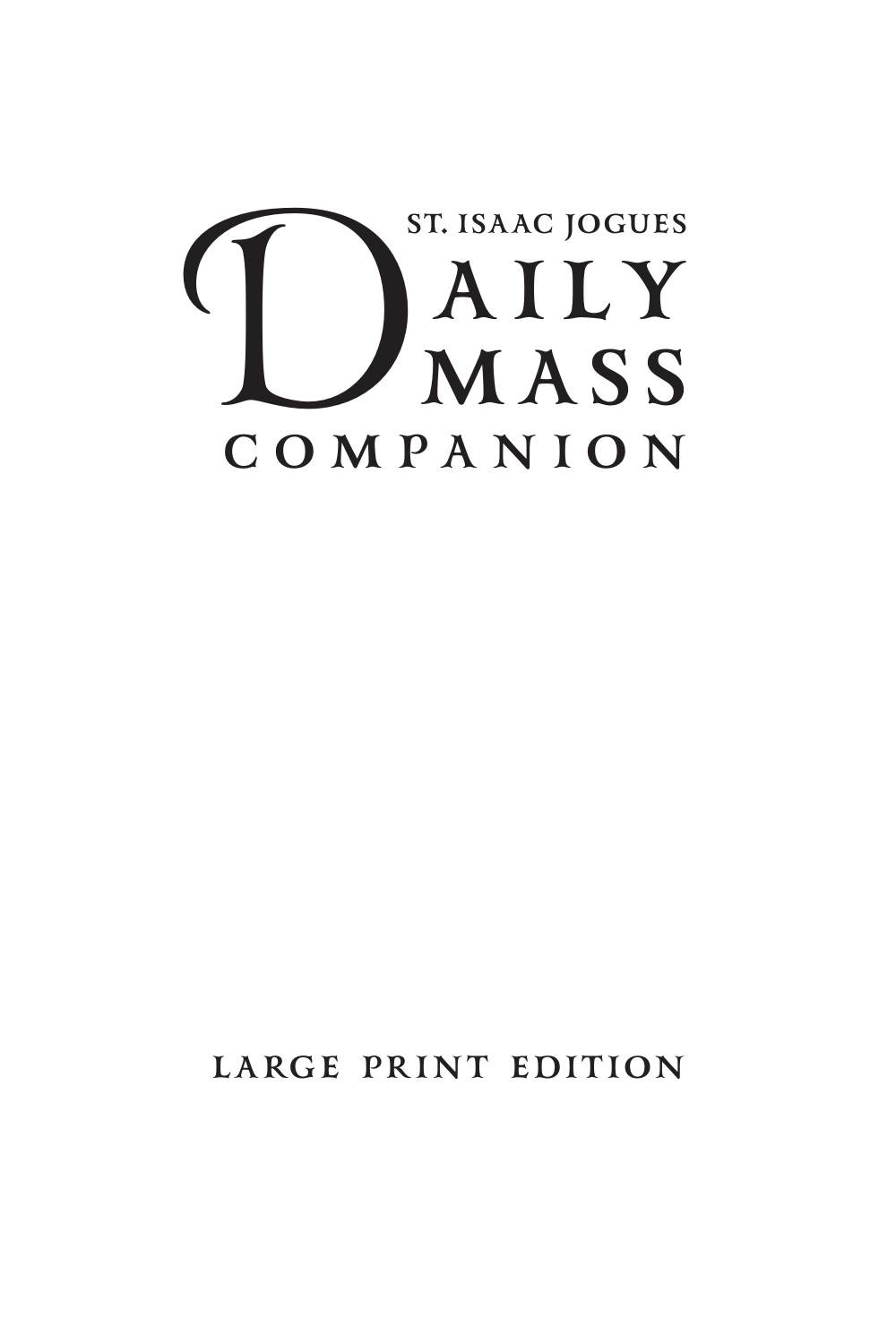

HIS DAILY MASS COMPANION provides every possible<br> *Entrance*, *Responsorial*, and *Communion* antiphon that could<br>
occur during any liturgical year—more than 2,400 possibilities<br>
in all—printed in a large type<br>face with a *Entrance*, *Responsorial*, and *Communion* antiphon that could occur during any liturgical year—more than 2,400 possibilities in all—printed in a large typeface with a clear numbering system.

Parishes can now stop spending money on disposable Missalettes. We recommend purchasing the *Jogues Illuminated Missal* for Sundays (as it contains the Vatican II "Sung" Propers and *Lectionary* readings) and this *Daily Companion* for weekdays. Because daily Mass crowds are usually much smaller than Sundays, an excessive amount need not be purchased. Indeed, 30-40 copies may suffice.

The Reformed Rite often allows a plethora of possible antiphons, especially on weekdays. However, many of these options are seldom used, because the Missalette publishing companies have unilaterally decided which antiphons will be used by the parishes.<sup>1</sup> Our book—a permanent book which need not be thrown away every few months—does not limit the priest's options.

Many priests assume that Missalettes include the weekday *Lectionary* readings. In spite of this mistaken belief, no Missalette provides the daily readings, although some contain the Sunday readings. Our *Daily Companion* follows this tradition.2

<sup>1</sup> This does not result from malice on their part, but instead is due to the nature of Missalettes, which must be thrown in the garbage every few months.

<sup>2</sup> Printing daily readings would be impossible. Several publishers have attempted this, but even those books—which are more than 2,500 pages long—do not contain all possible readings, in spite of efforts to save space by means of minuscule fonts, ultra-thin pages, and confusing "doublings" which often require an exasperating number of page turns.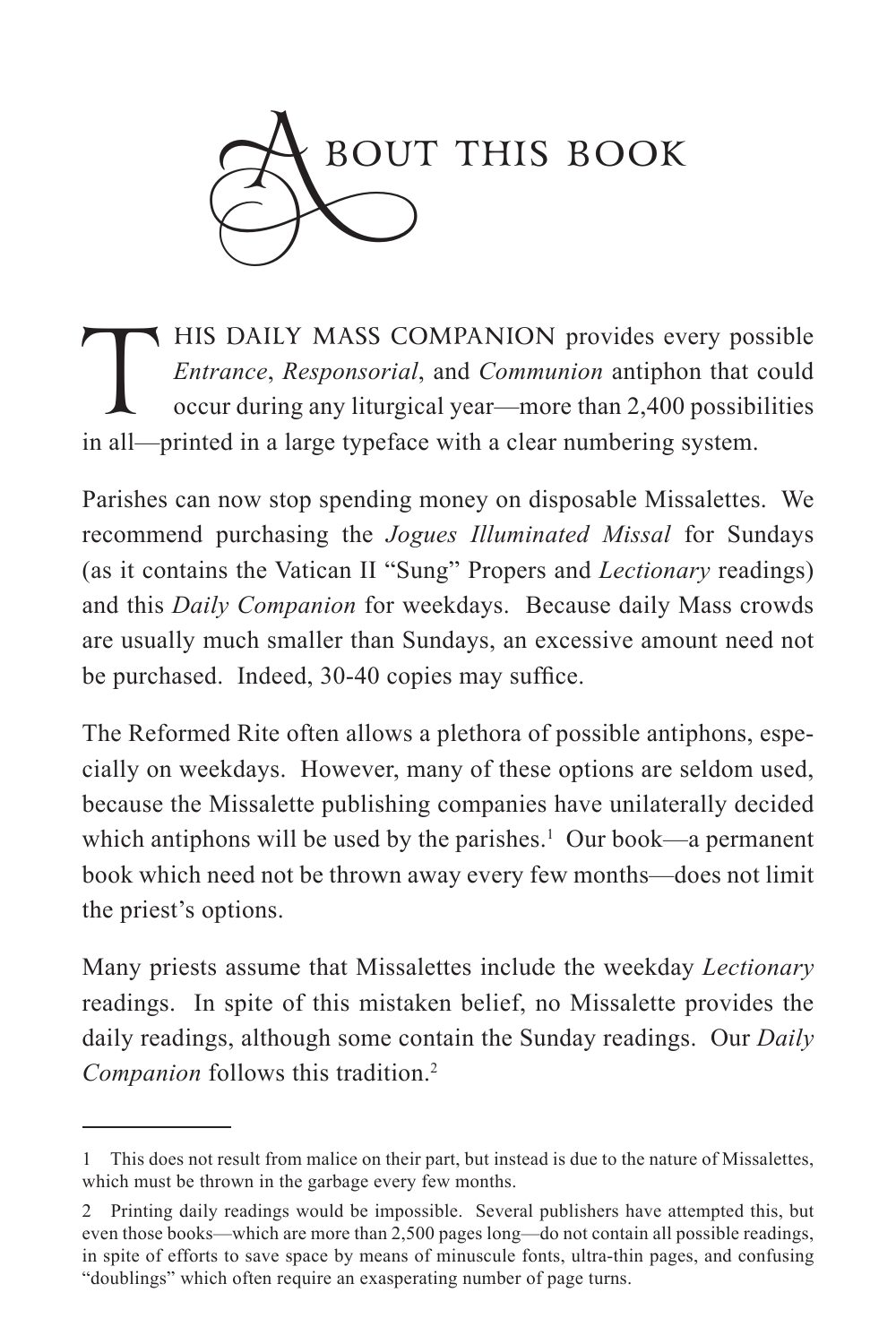The liturgical calendar for the Ordinary Form can easily be obtained from many places, and is even available on the USCCB website. However, *Corpus Christi Watershed* also provides a service that may be useful to those who purchase this book. The numbers for each daily Mass will be provided at the following address:

### **CCWATERSHED.ORG/JOGUES**

When using our book, it is recommended for the priest to announce the feast before the beginning of Mass, and not to assume the faithful will locate it correctly. The same thing is required with the disposable Missalettes, since weekday Masses often have more than one option, and only the priest knows which Mass he will choose. Of course, this could also be accomplished by means of a parish bulletin or board positioned in the front of church.

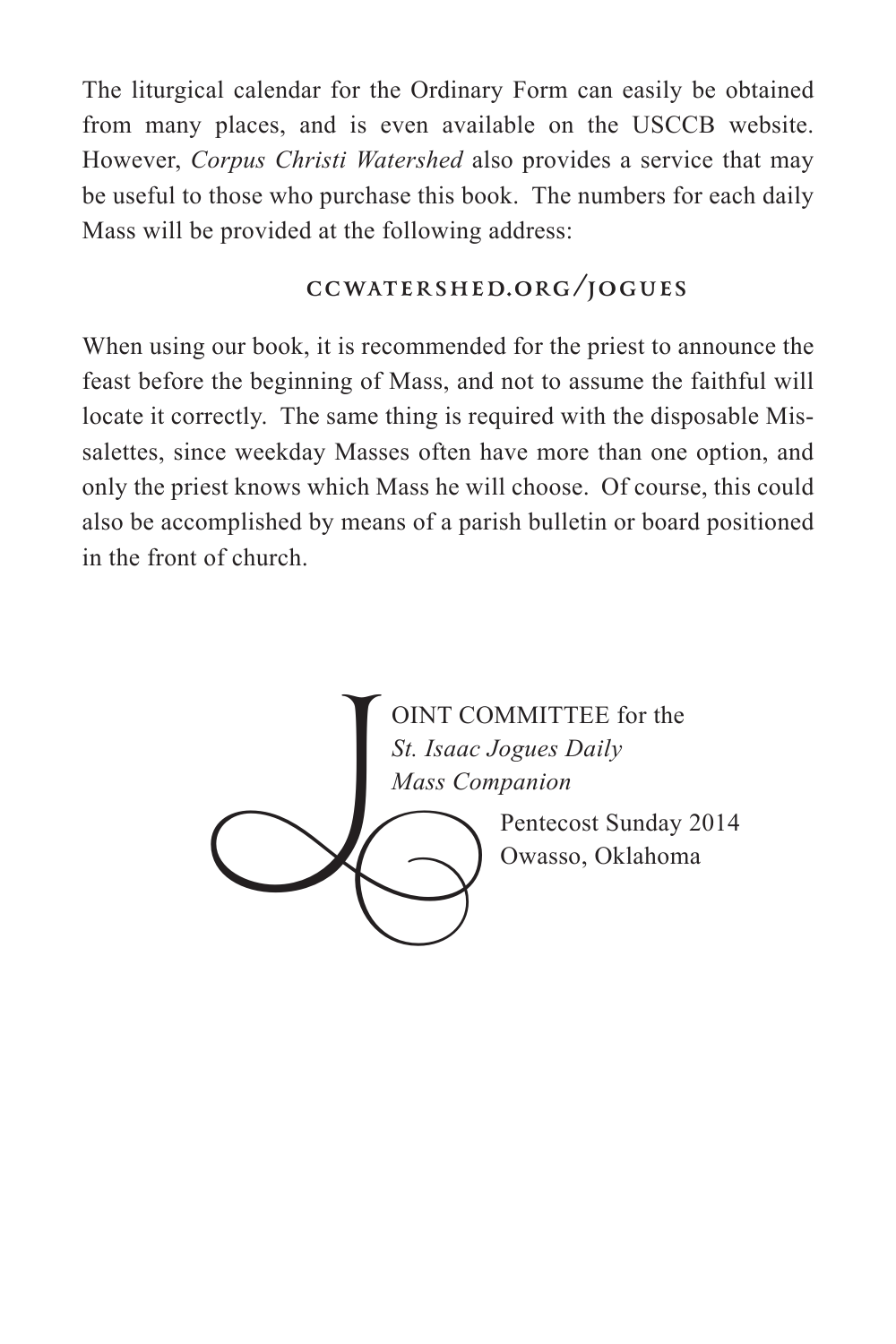# **PROPER OF THE TIME (Temporale)**

| SECOND SUNDAY OF ADVENT 4                       |
|-------------------------------------------------|
|                                                 |
|                                                 |
|                                                 |
|                                                 |
|                                                 |
|                                                 |
|                                                 |
|                                                 |
|                                                 |
|                                                 |
|                                                 |
|                                                 |
|                                                 |
|                                                 |
| WEEKDAYS OF ADVENT (17-24 DEC)  11              |
|                                                 |
|                                                 |
|                                                 |
|                                                 |
|                                                 |
|                                                 |
|                                                 |
| 24 December (MORNING MASS).  14                 |
| NATIVITY OF OUR LORD (CHRISTMAS) [SOLEMNITY] 15 |
|                                                 |
|                                                 |
|                                                 |
|                                                 |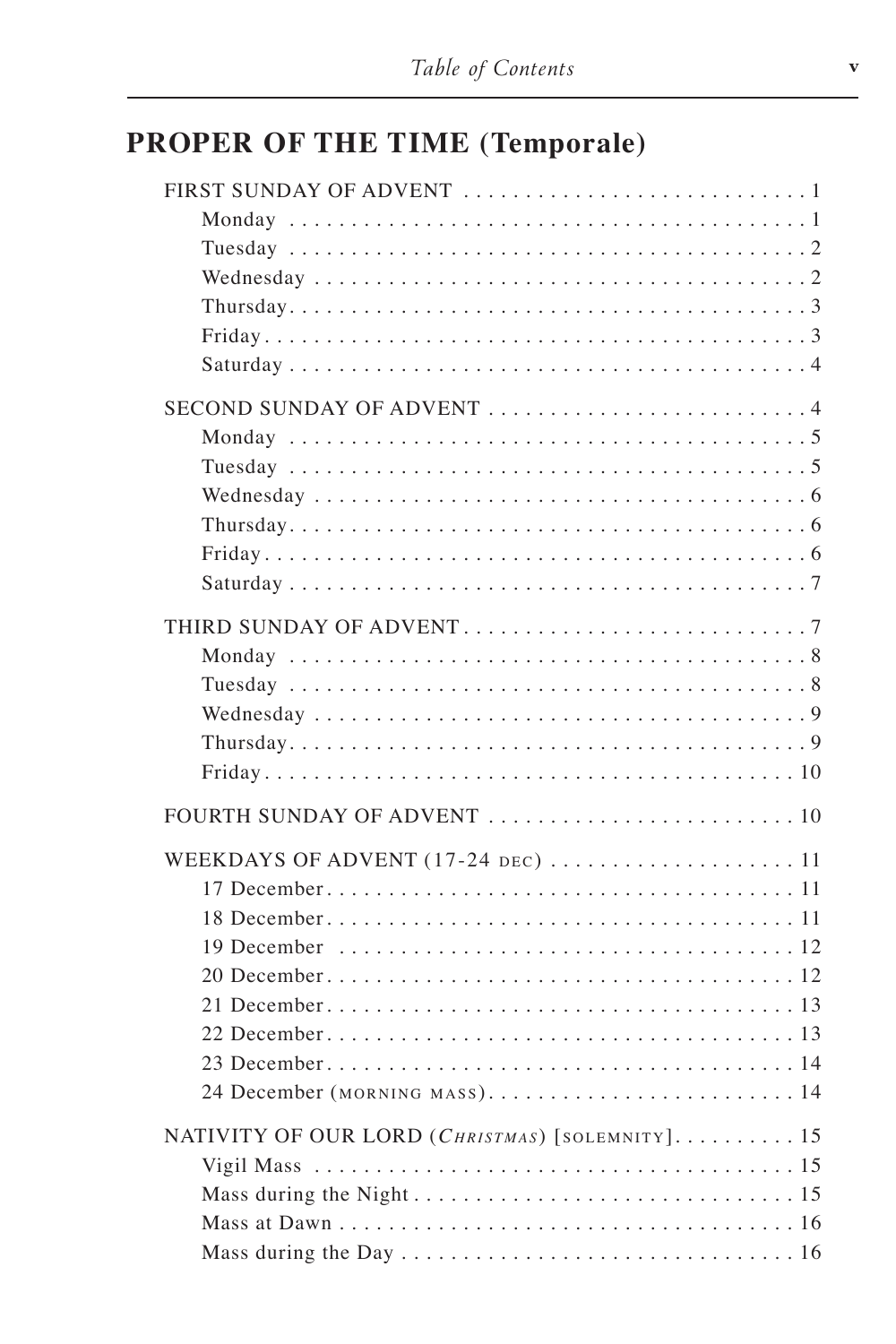| 30 December (Sixth Day within the Nativity Octave). 18<br>31 December (Seventh Day within the Nativity Octave)  19<br>1 JANUARY - MARY, MOTHER OF GOD (Nativity Octave) 19<br>SECOND SUNDAY AFTER THE NATIVITY20<br>6 JANUARY - EPIPHANY OF THE LORD [SOLEMNITY]<br>Resp. Psalms: Weekdays of Christmas Time 24<br>Monday After Epiphany [or January 7]  25<br>Wednesday After Epiphany [or January 9] 25<br>Saturday After Epiphany [or January 12] 26 |  |
|---------------------------------------------------------------------------------------------------------------------------------------------------------------------------------------------------------------------------------------------------------------------------------------------------------------------------------------------------------------------------------------------------------------------------------------------------------|--|
|                                                                                                                                                                                                                                                                                                                                                                                                                                                         |  |
|                                                                                                                                                                                                                                                                                                                                                                                                                                                         |  |
|                                                                                                                                                                                                                                                                                                                                                                                                                                                         |  |
|                                                                                                                                                                                                                                                                                                                                                                                                                                                         |  |
|                                                                                                                                                                                                                                                                                                                                                                                                                                                         |  |
|                                                                                                                                                                                                                                                                                                                                                                                                                                                         |  |
|                                                                                                                                                                                                                                                                                                                                                                                                                                                         |  |
|                                                                                                                                                                                                                                                                                                                                                                                                                                                         |  |
|                                                                                                                                                                                                                                                                                                                                                                                                                                                         |  |
|                                                                                                                                                                                                                                                                                                                                                                                                                                                         |  |
|                                                                                                                                                                                                                                                                                                                                                                                                                                                         |  |
|                                                                                                                                                                                                                                                                                                                                                                                                                                                         |  |
|                                                                                                                                                                                                                                                                                                                                                                                                                                                         |  |
|                                                                                                                                                                                                                                                                                                                                                                                                                                                         |  |
|                                                                                                                                                                                                                                                                                                                                                                                                                                                         |  |
|                                                                                                                                                                                                                                                                                                                                                                                                                                                         |  |
|                                                                                                                                                                                                                                                                                                                                                                                                                                                         |  |
|                                                                                                                                                                                                                                                                                                                                                                                                                                                         |  |
|                                                                                                                                                                                                                                                                                                                                                                                                                                                         |  |
|                                                                                                                                                                                                                                                                                                                                                                                                                                                         |  |
|                                                                                                                                                                                                                                                                                                                                                                                                                                                         |  |
|                                                                                                                                                                                                                                                                                                                                                                                                                                                         |  |
|                                                                                                                                                                                                                                                                                                                                                                                                                                                         |  |
|                                                                                                                                                                                                                                                                                                                                                                                                                                                         |  |
|                                                                                                                                                                                                                                                                                                                                                                                                                                                         |  |
|                                                                                                                                                                                                                                                                                                                                                                                                                                                         |  |
|                                                                                                                                                                                                                                                                                                                                                                                                                                                         |  |
|                                                                                                                                                                                                                                                                                                                                                                                                                                                         |  |
|                                                                                                                                                                                                                                                                                                                                                                                                                                                         |  |
|                                                                                                                                                                                                                                                                                                                                                                                                                                                         |  |
|                                                                                                                                                                                                                                                                                                                                                                                                                                                         |  |
|                                                                                                                                                                                                                                                                                                                                                                                                                                                         |  |
|                                                                                                                                                                                                                                                                                                                                                                                                                                                         |  |
|                                                                                                                                                                                                                                                                                                                                                                                                                                                         |  |
|                                                                                                                                                                                                                                                                                                                                                                                                                                                         |  |
|                                                                                                                                                                                                                                                                                                                                                                                                                                                         |  |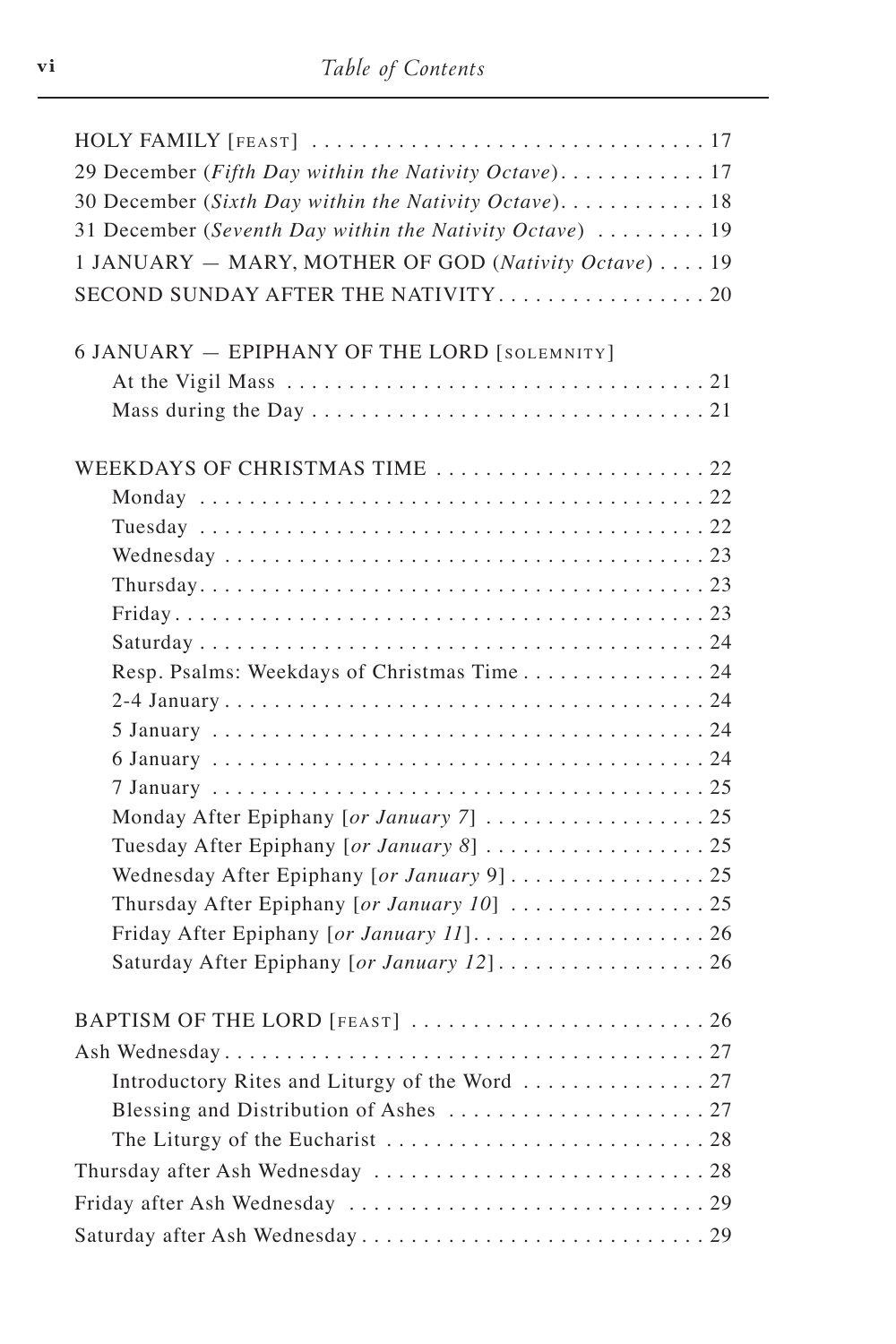| SECOND SUNDAY OF LENT33                          |
|--------------------------------------------------|
|                                                  |
|                                                  |
|                                                  |
|                                                  |
|                                                  |
|                                                  |
|                                                  |
| THIRD SUNDAY OF LENT 36                          |
|                                                  |
|                                                  |
|                                                  |
|                                                  |
|                                                  |
|                                                  |
|                                                  |
|                                                  |
|                                                  |
|                                                  |
|                                                  |
|                                                  |
|                                                  |
|                                                  |
| Alternative Resp. Psalm for 4th week of Lent. 44 |
|                                                  |
|                                                  |
|                                                  |
|                                                  |
|                                                  |
|                                                  |
|                                                  |
|                                                  |
| Alternative Resp. Psalm for 5th week of Lent. 48 |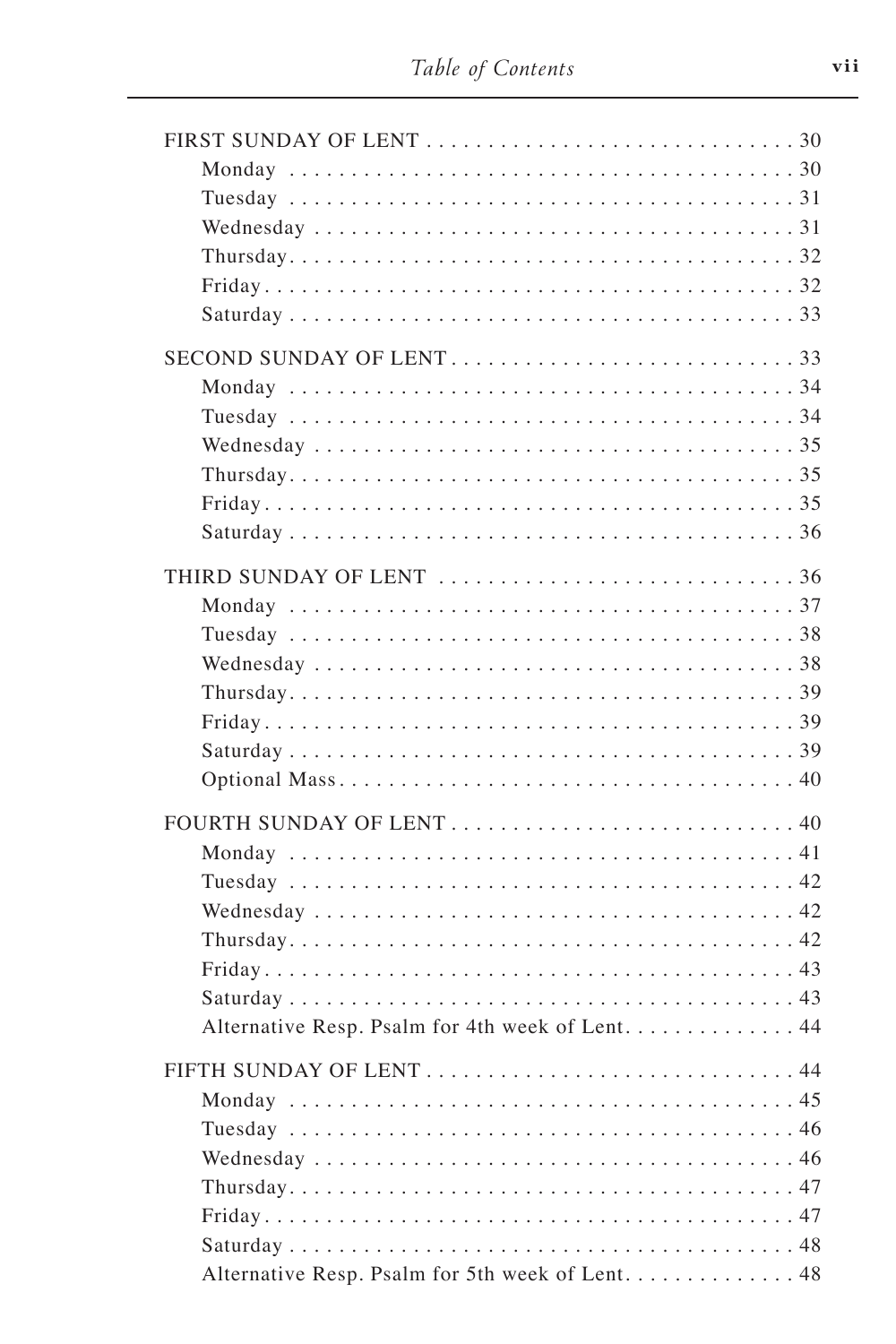| PALM SUNDAY OF THE PASSION OF THE LORD  49              |  |
|---------------------------------------------------------|--|
| Commemoration of the Lord's Entrance into Jerusalem. 49 |  |
|                                                         |  |
|                                                         |  |
|                                                         |  |
|                                                         |  |
| <b>HOLY WEEK:</b>                                       |  |
|                                                         |  |
|                                                         |  |
|                                                         |  |
|                                                         |  |
|                                                         |  |
| THURSDAY OF THE LORD'S SUPPER 57                        |  |
|                                                         |  |
|                                                         |  |
|                                                         |  |
|                                                         |  |
|                                                         |  |
|                                                         |  |
|                                                         |  |
|                                                         |  |
|                                                         |  |
|                                                         |  |
|                                                         |  |
|                                                         |  |
|                                                         |  |
|                                                         |  |
|                                                         |  |
|                                                         |  |
|                                                         |  |
| EASTER SUNDAY OF THE RESURRECTION OF THE LORD 70        |  |
|                                                         |  |
|                                                         |  |
|                                                         |  |
|                                                         |  |
|                                                         |  |
| Fourth Part: Liturgy of the Eucharist. 73               |  |
|                                                         |  |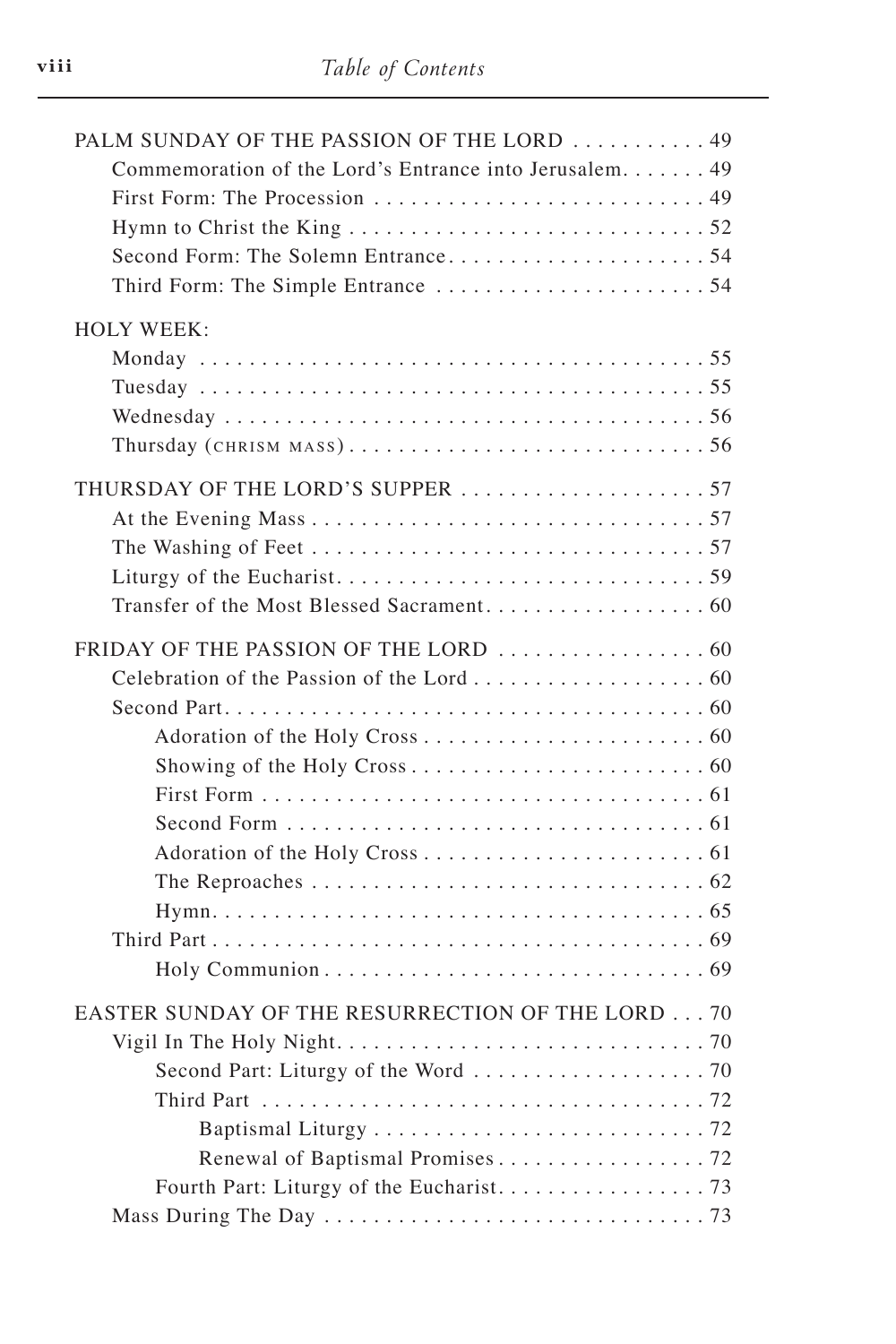| <b>EASTER OCTAVE:</b>                     |
|-------------------------------------------|
|                                           |
|                                           |
|                                           |
|                                           |
|                                           |
|                                           |
| SECOND SUNDAY OF EASTER (DIVINE MERCY) 77 |
|                                           |
|                                           |
|                                           |
|                                           |
|                                           |
|                                           |
|                                           |
|                                           |
|                                           |
|                                           |
|                                           |
|                                           |
|                                           |
|                                           |
|                                           |
|                                           |
|                                           |
|                                           |
|                                           |
|                                           |
|                                           |
|                                           |
|                                           |
|                                           |
|                                           |
|                                           |
|                                           |
|                                           |
|                                           |
|                                           |
|                                           |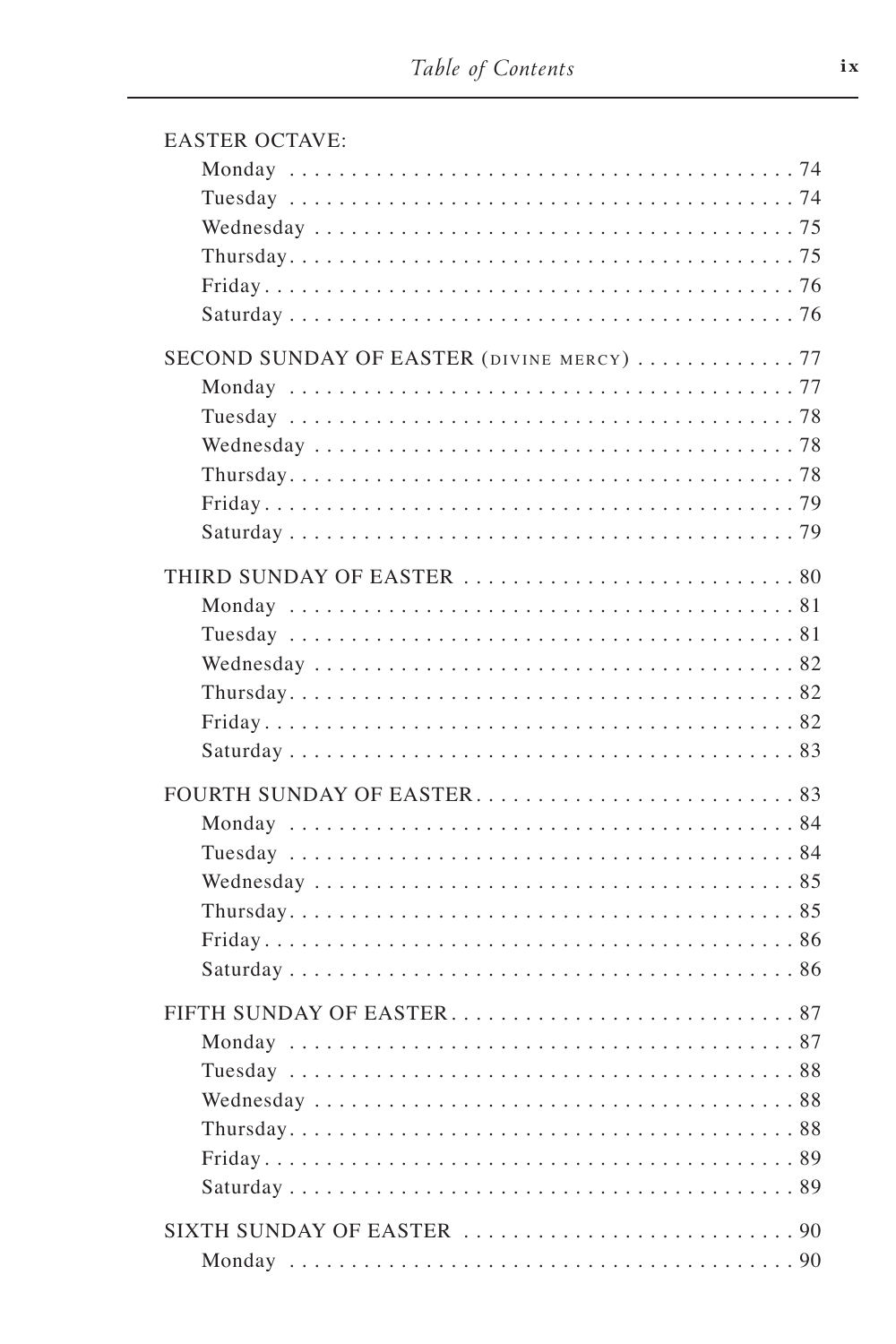| ASCENSION OF THE LORD [SOLEMNITY] 92 |
|--------------------------------------|
|                                      |
|                                      |
|                                      |
|                                      |
|                                      |
|                                      |
|                                      |
|                                      |
|                                      |
|                                      |
|                                      |
|                                      |
|                                      |
|                                      |
| PENTECOST SUNDAY [SOLEMNITY] 98      |
|                                      |
|                                      |
|                                      |
|                                      |
|                                      |
|                                      |
|                                      |
|                                      |
|                                      |
|                                      |
| SECOND SUNDAY IN ORDINARY TIME. 101  |
|                                      |
|                                      |
|                                      |
|                                      |
|                                      |
|                                      |
|                                      |
| THIRD SUNDAY IN ORDINARY TIME  103   |
|                                      |
|                                      |

\* N.B. The First Sunday in Ordinary Time is replaced by the Baptism of the Lord.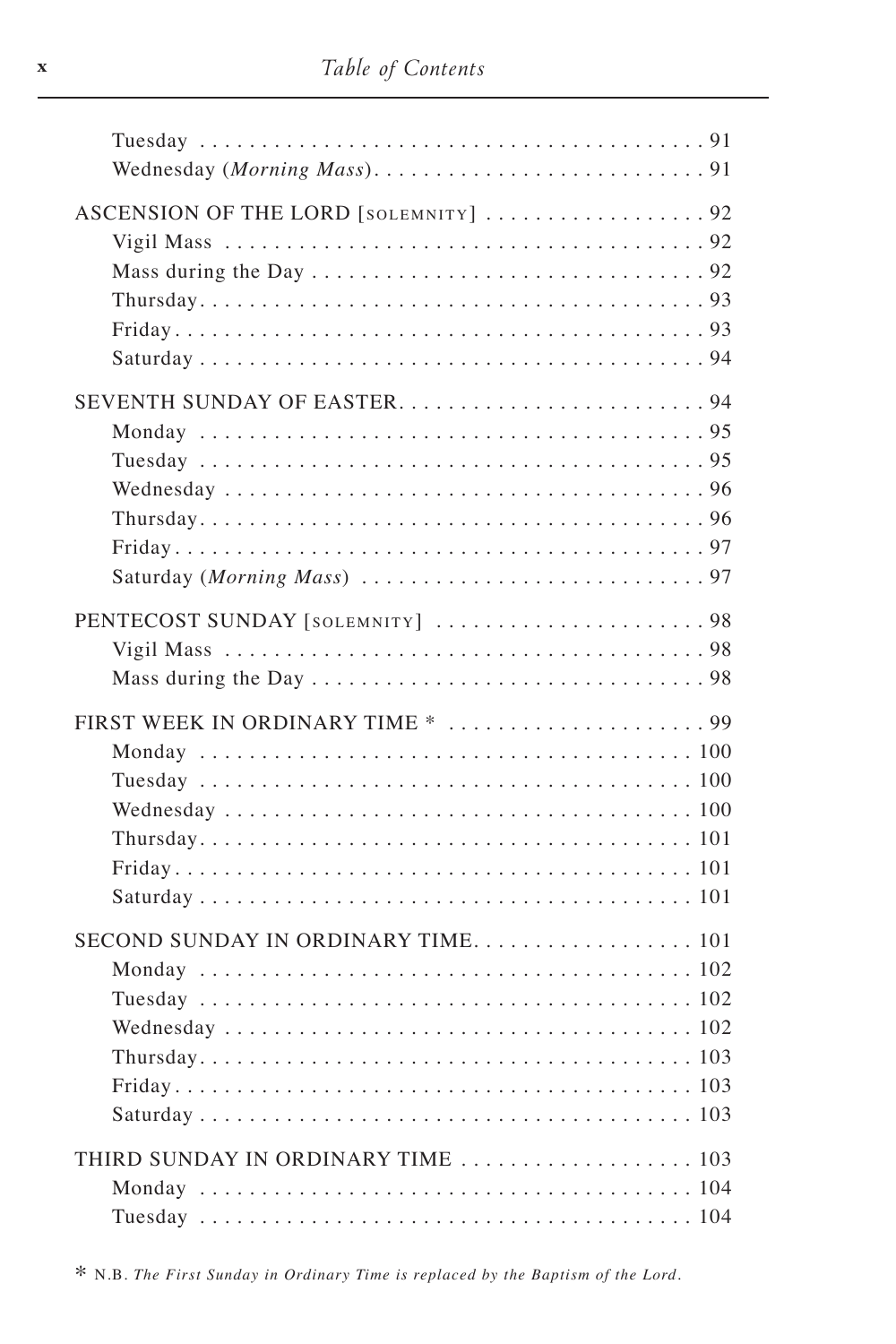| FOURTH SUNDAY IN ORDINARY TIME 106   |  |
|--------------------------------------|--|
| FIFTH SUNDAY IN ORDINARY TIME 108    |  |
| SIXTH SUNDAY IN ORDINARY TIME  110   |  |
| SEVENTH SUNDAY IN ORDINARY TIME  112 |  |
| EIGHTH SUNDAY IN ORDINARY TIME  115  |  |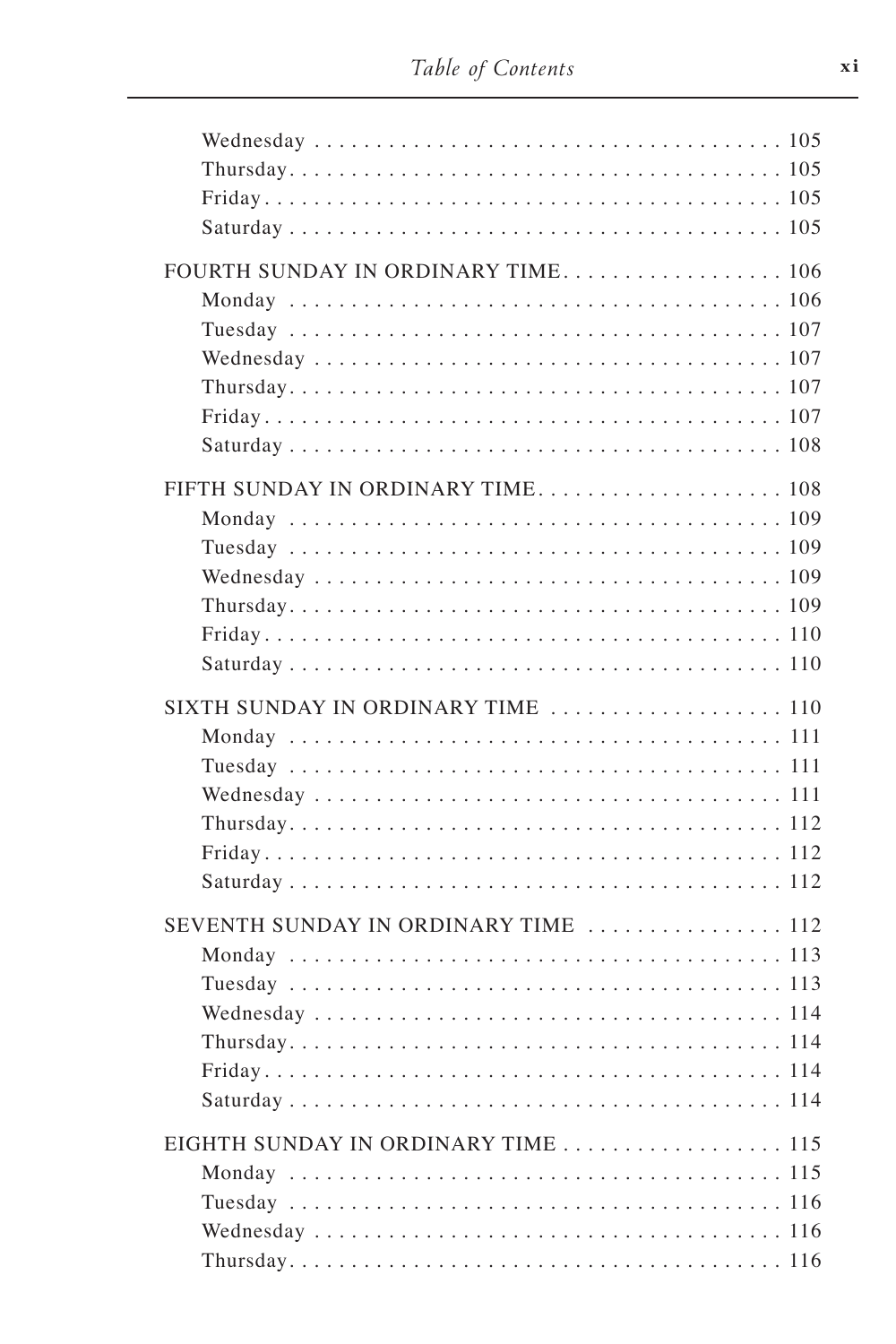| NINTH SUNDAY IN ORDINARY TIME  117     |
|----------------------------------------|
|                                        |
| TENTH SUNDAY IN ORDINARY TIME 119      |
| ELEVENTH SUNDAY IN ORDINARY TIME  121  |
|                                        |
| TWELFTH SUNDAY IN ORDINARY TIME  123   |
| THIRTEENTH SUNDAY IN ORDINARY TIME 126 |
|                                        |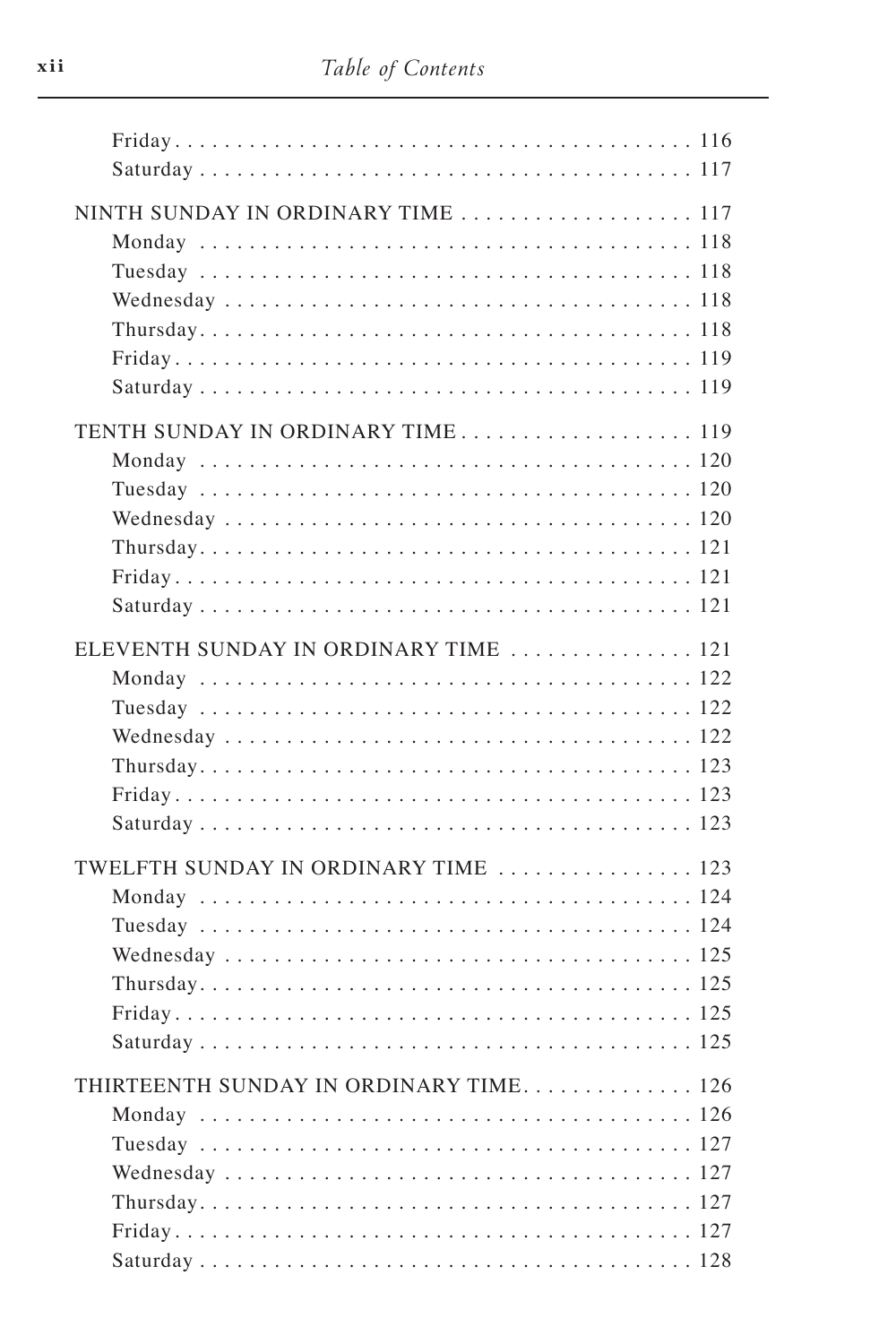| FOURTEENTH SUNDAY IN ORDINARY TIME 128   |
|------------------------------------------|
|                                          |
|                                          |
|                                          |
|                                          |
|                                          |
|                                          |
| FIFTEENTH SUNDAY IN ORDINARY TIME  130   |
|                                          |
|                                          |
|                                          |
|                                          |
|                                          |
|                                          |
|                                          |
| SIXTEENTH SUNDAY IN ORDINARY TIME 132    |
|                                          |
|                                          |
|                                          |
|                                          |
|                                          |
|                                          |
| SEVENTEENTH SUNDAY IN ORDINARY TIME  135 |
|                                          |
|                                          |
|                                          |
|                                          |
|                                          |
|                                          |
| EIGHTEENTH SUNDAY IN ORDINARY TIME  137  |
|                                          |
|                                          |
|                                          |
|                                          |
|                                          |
|                                          |
|                                          |
| NINETEENTH SUNDAY IN ORDINARY TIME  139  |
|                                          |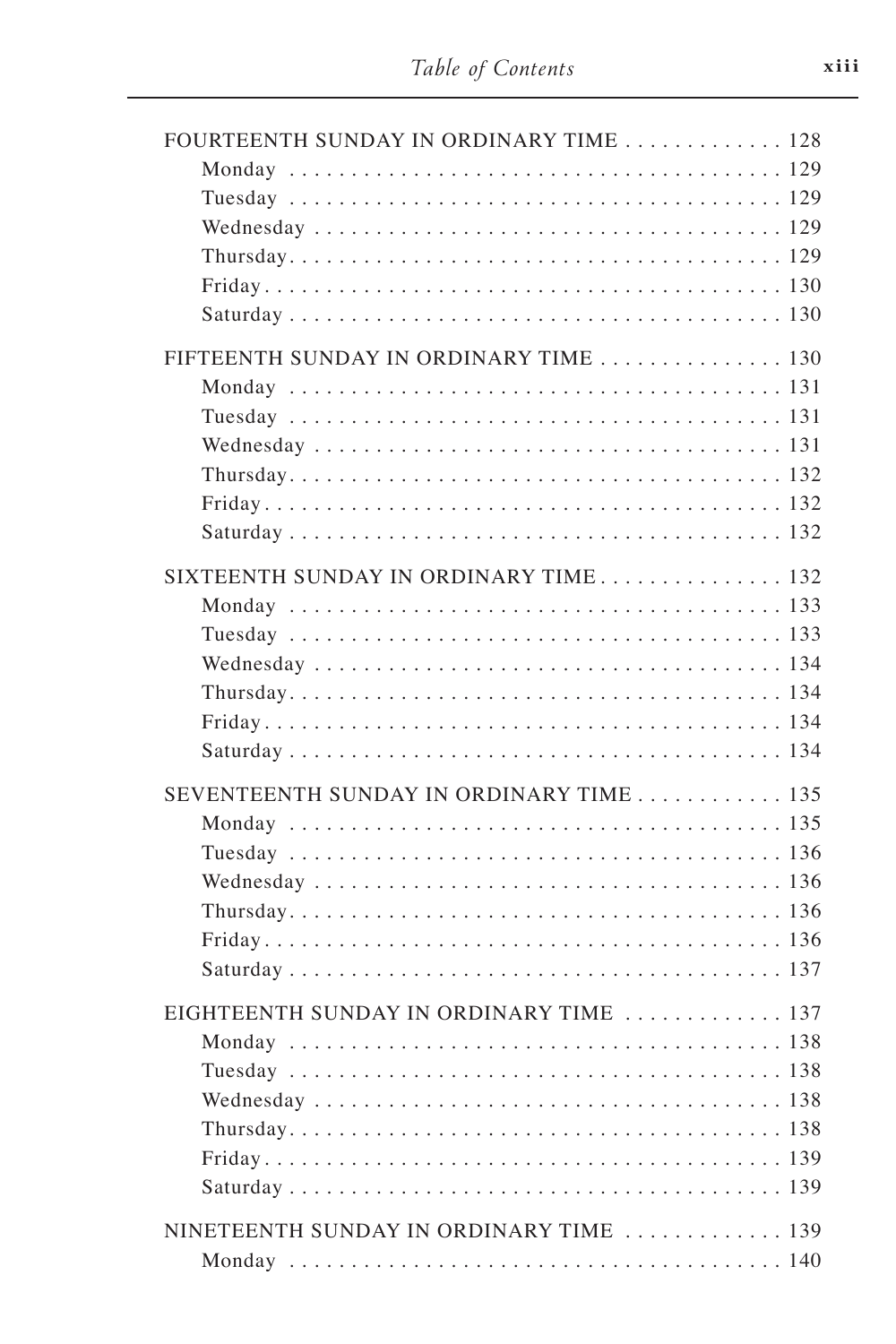| TWENTIETH SUNDAY IN ORDINARY TIME  141    |  |
|-------------------------------------------|--|
| TWENTY-FIRST SUNDAY IN ORDINARY TIME 144  |  |
| TWENTY-SECOND SUNDAY IN ORDINARY TIME 146 |  |
| TWENTY-THIRD SUNDAY IN ORDINARY TIME  148 |  |
| TWENTY-FOURTH SUNDAY IN ORDINARY TIME 150 |  |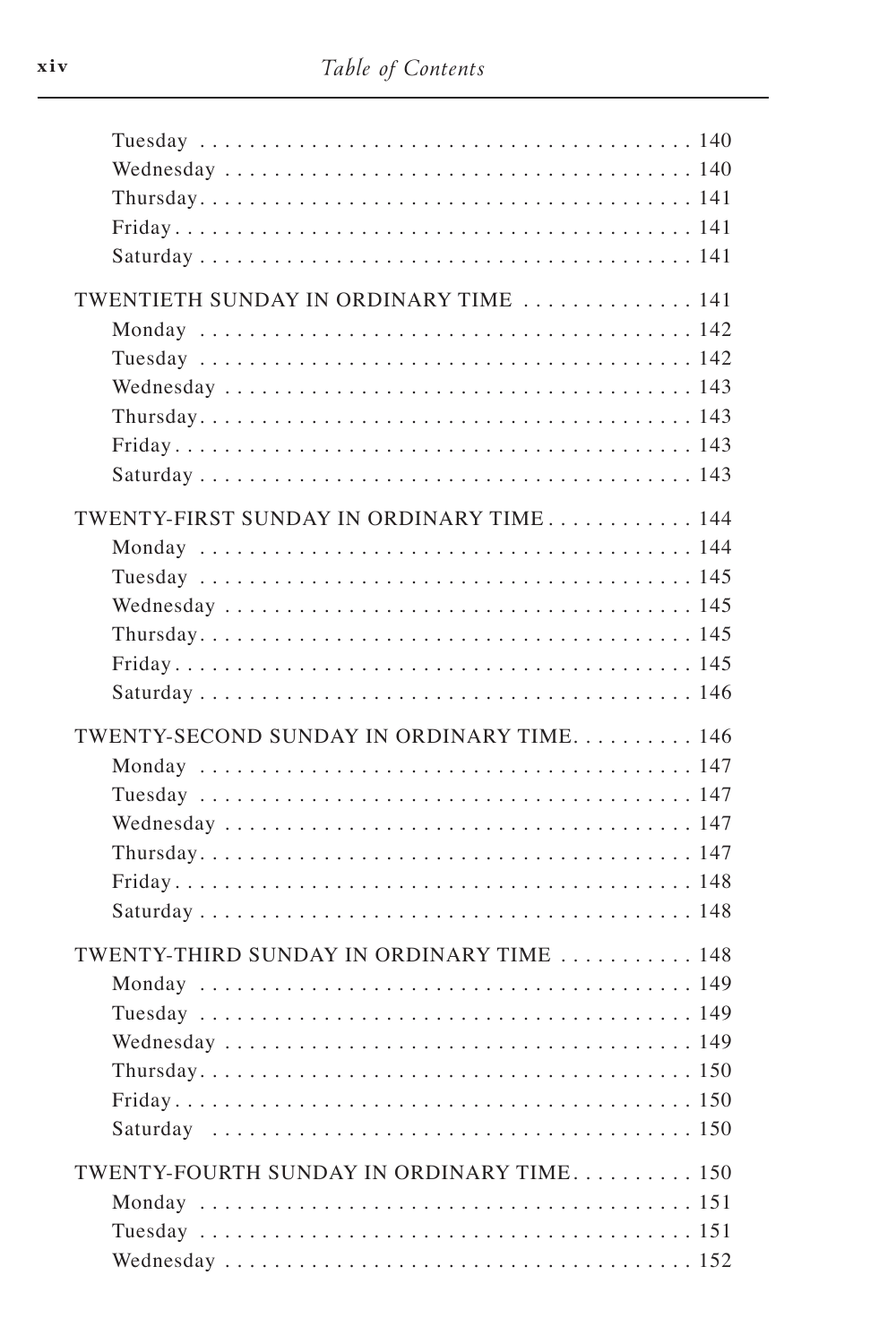| TWENTY-FIFTH SUNDAY IN ORDINARY TIME 153   |
|--------------------------------------------|
|                                            |
|                                            |
|                                            |
|                                            |
|                                            |
|                                            |
| TWENTY-SIXTH SUNDAY IN ORDINARY TIME  155  |
|                                            |
|                                            |
|                                            |
|                                            |
|                                            |
|                                            |
| TWENTY-SEVENTH SUNDAY IN ORDINARY TIME 157 |
|                                            |
|                                            |
|                                            |
|                                            |
|                                            |
|                                            |
| TWENTY-EIGHTH SUNDAY IN ORDINARY TIME  160 |
|                                            |
|                                            |
|                                            |
|                                            |
|                                            |
|                                            |
| TWENTY-NINTH SUNDAY IN ORDINARY TIME  162  |
|                                            |
|                                            |
|                                            |
|                                            |
|                                            |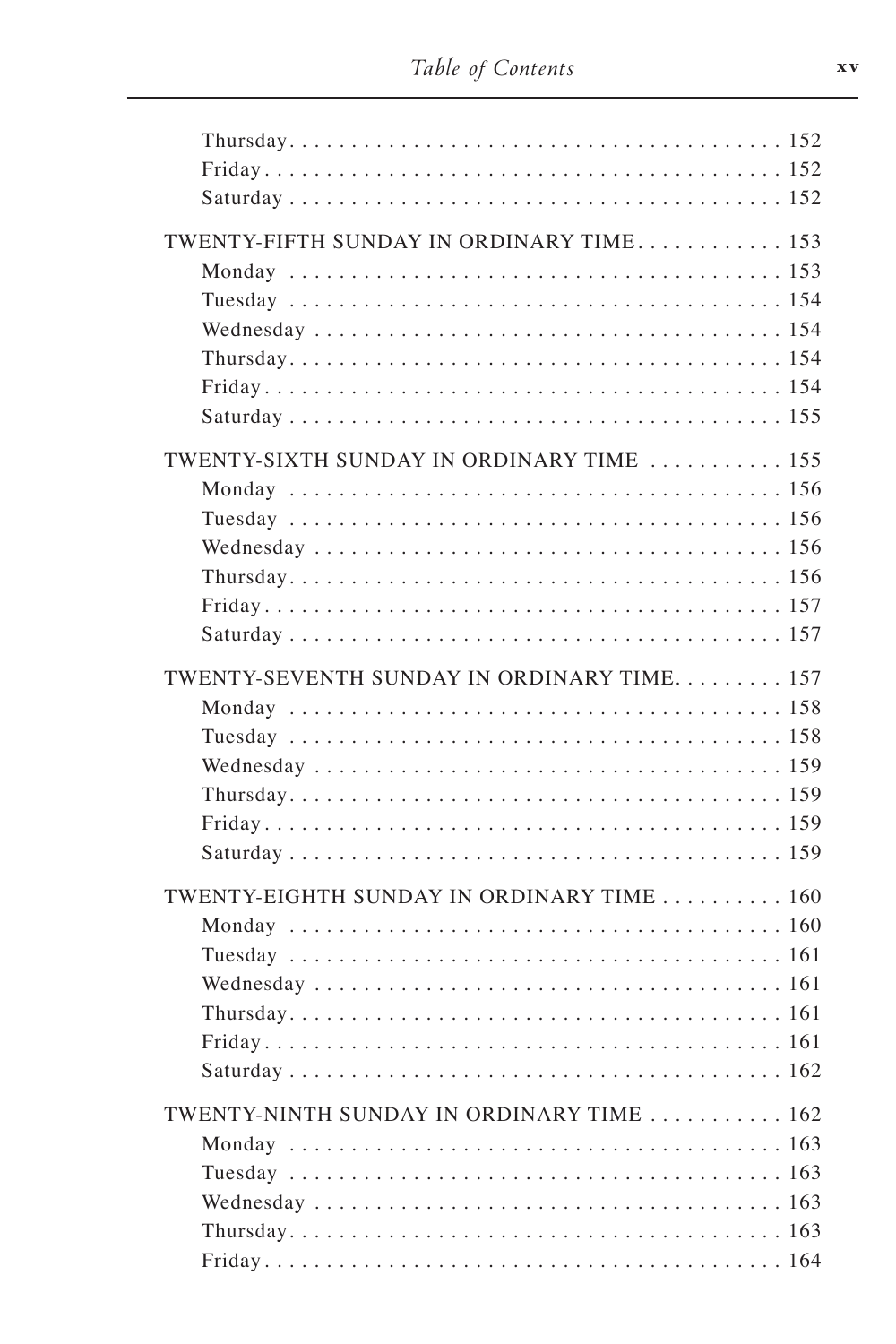| THIRTIETH SUNDAY IN ORDINARY TIME  164       |
|----------------------------------------------|
| THIRTY-FIRST SUNDAY IN ORDINARY TIME 166     |
|                                              |
|                                              |
|                                              |
|                                              |
|                                              |
| THIRTY-SECOND SUNDAY IN ORDINARY TIME 169    |
|                                              |
|                                              |
|                                              |
|                                              |
|                                              |
| THIRTY-THIRD SUNDAY IN ORDINARY TIME  171    |
|                                              |
|                                              |
|                                              |
|                                              |
|                                              |
|                                              |
| THIRTY-FOURTH WEEK IN ORDINARY TIME *<br>173 |
|                                              |
|                                              |
|                                              |
|                                              |
|                                              |

\* N.B. Thirty-fourth Sunday in Ordinary Time is the Solemnity of Christ the King.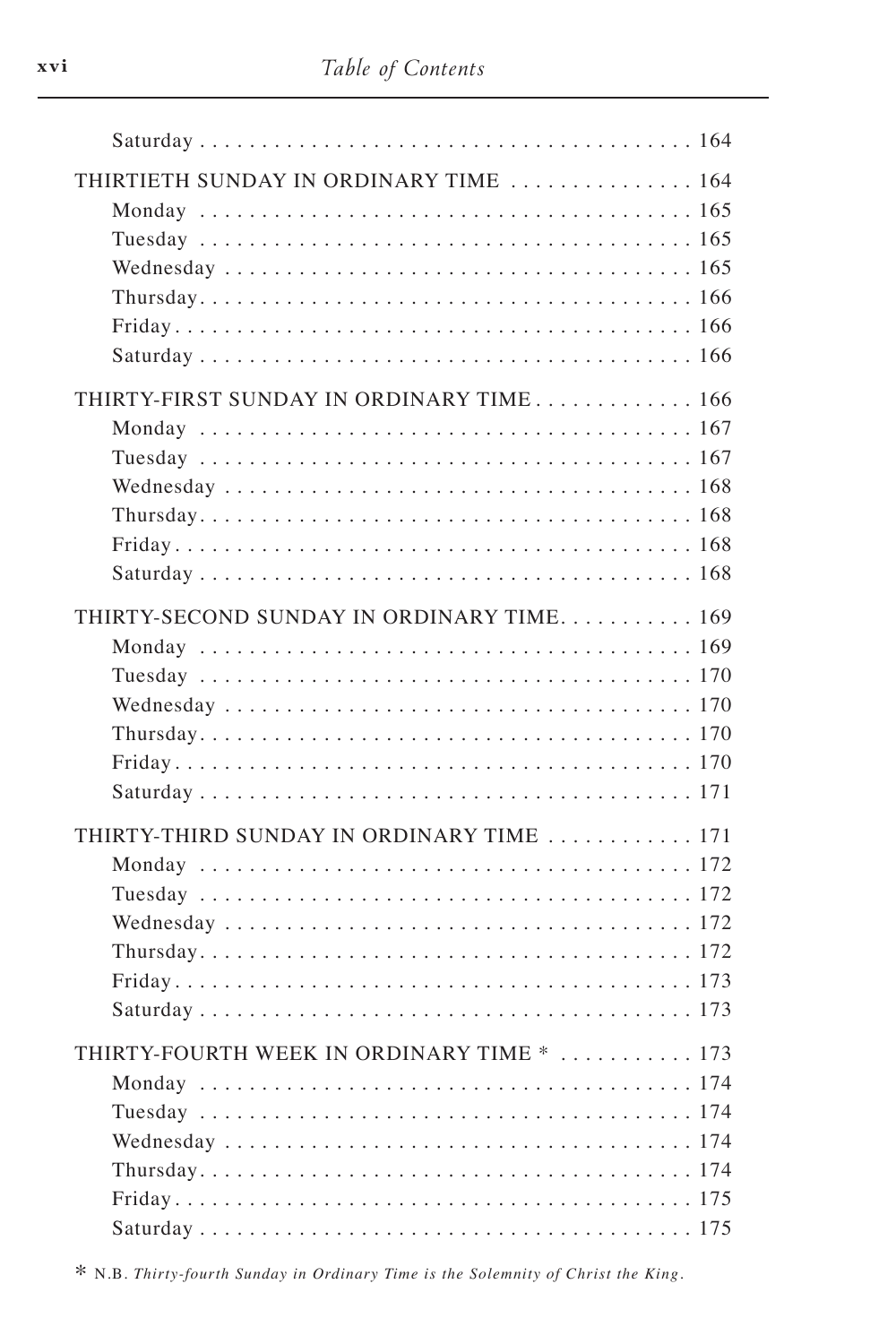| MOST HOLY TRINITY [SOLEMNITY] 175           |  |
|---------------------------------------------|--|
|                                             |  |
| MOST SACRED HEART OF JESUS [SOLEMNITY]  177 |  |
| CHRIST THE KING [SOLEMNITY]  178            |  |

# PROPER OF THE SAINTS (Sanctorale)

| 2 January • Ss. Basil the Great & Greg. Naz. [MEMORIAL] 179 |
|-------------------------------------------------------------|
| 3 January • The Most Holy Name of Jesus  180                |
| 4 January • (USA) Saint Elizabeth Ann Seton [MEMORIAL] 181  |
| 5 January • (USA) Saint John Neumann [MEMORIAL]  181        |
| 6 January • (USA) Saint André Bessete  182                  |
| 7 January • Saint Raymond of Penyafort  182                 |
|                                                             |
| 17 January • Saint Anthony [MEMORIAL]  183                  |
|                                                             |
|                                                             |
| 21 January • Saint Agnes [MEMORIAL]  184                    |
| 22 [23] January • (USA) Day of Prayer for the Unborn  184   |
|                                                             |
| 24 January • Saint Francis de Sales [MEMORIAL] 185          |
| 25 January • CONVERSION OF SAINT PAUL [FEAST]  185          |
| 26 January . Saints Timothy and Titus [MEMORIAL]  186       |
|                                                             |
| 28 January • Saint Thomas Aquinas [MEMORIAL]  187           |
| 31 January • Saint John Bosco [MEMORIAL]  187               |
| 2 February • PRESENTATION OF THE LORD [FEAST]  188          |
|                                                             |
| Second Form: The Solemn Entrance 189                        |
|                                                             |
|                                                             |
|                                                             |
| 5 February • Saint Agatha [MEMORIAL] 190                    |
| 6 February • Saint Paul Miki & Companions [MEMORIAL] 191    |
| 8 February • Saint Jerome Emiliani  191                     |
| 8 February • Saint Josephine Bakhita  191                   |
| 10 February • Saint Scholastica [MEMORIAL]  191             |
| 11 February . Our Lady of Lourdes  192                      |
| 14 February . Saint Cyril and Methodius [MEMORIAL]  192     |
| 17 February • Seven Holy Founders of the Servite Order  192 |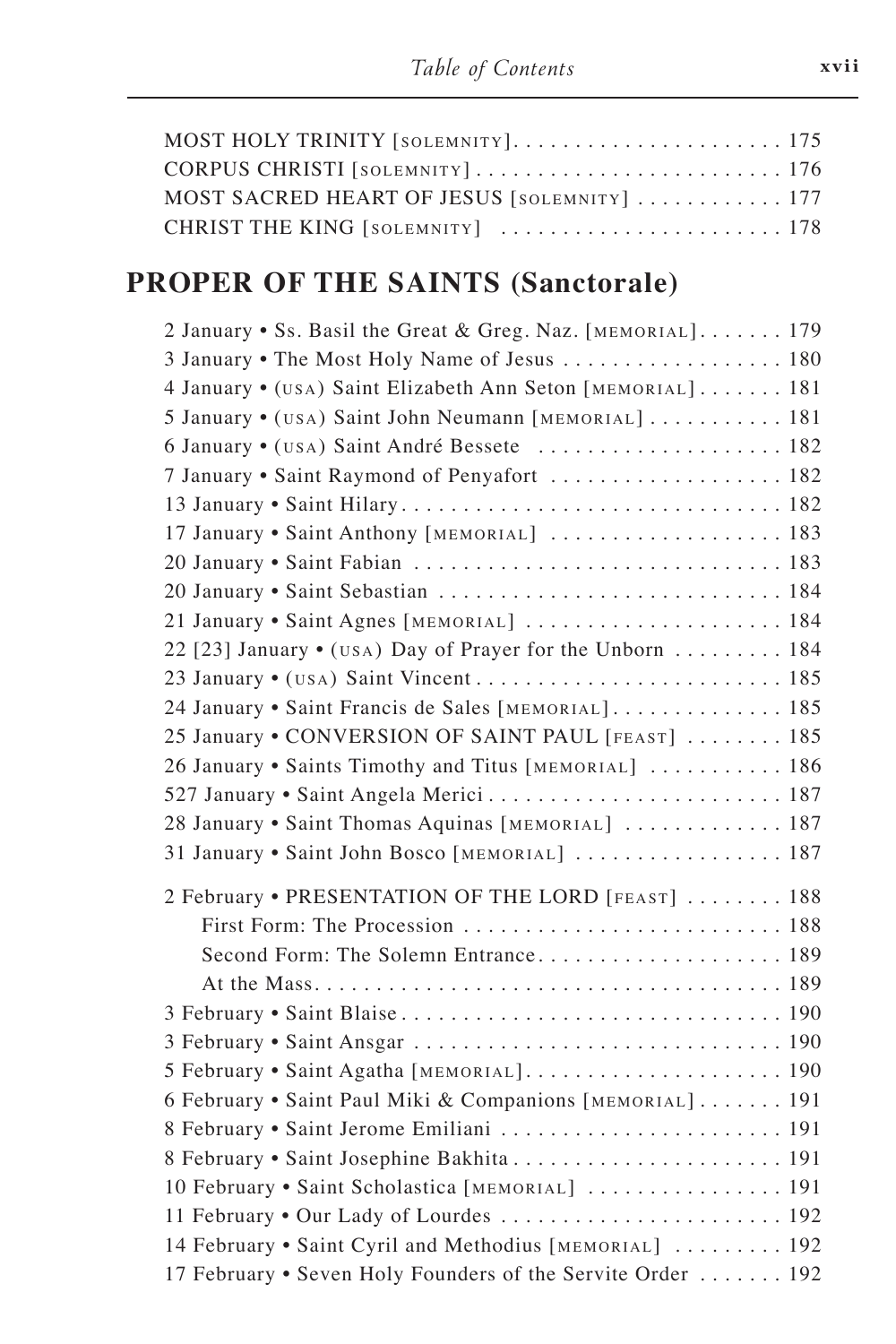| 21 February • Saint Peter Damian  193                    |
|----------------------------------------------------------|
| 22 February • CHAIR OF SAINT PETER [FEAST]  193          |
| 23 February • Saint Polycarp [MEMORIAL]  194             |
| 3 March • (USA) Saint Katharine Drexel 194               |
|                                                          |
| 7 March • Saint Perpetua and Felicity [MEMORIAL] 194     |
|                                                          |
|                                                          |
|                                                          |
| 18 March • Saint Cyril of Jerusalem 196                  |
| 19 March • SAINT JOSEPH [SOLEMNITY]  196                 |
| 23 March • Saint Turibius of Mogrovejo  197              |
| 25 March • ANNUNCIATION [SOLEMNITY]  197                 |
| 2 April . Saint Francis of Paola  198                    |
|                                                          |
| 5 April • Saint Vincent Ferrer  198                      |
| 7 April • Saint John Baptist de la Salle [MEMORIAL]  199 |
| 11 April · Saint Stanislaus [MEMORIAL]  199              |
|                                                          |
|                                                          |
|                                                          |
|                                                          |
| 24 April • Saint Fidelis of Sigmaringen  200             |
|                                                          |
|                                                          |
| 28 April • Saint Louis Grignion de Montfort. 201         |
| 29 April • Saint Catherine of Siena [MEMORIAL] 202       |
|                                                          |
|                                                          |
|                                                          |
| 2 May . Saint Athanasius [MEMORIAL]  203                 |
| 3 May • SAINTS PHILIP AND JAMES [FEAST]<br>204           |
| 10 May • (USA) Saint Damien de Veuster 204               |
| 12 May • Saints Nereus and Achilleus  204                |
|                                                          |
|                                                          |
| 14 May • SAINT MATTHIAS [FEAST]  205                     |
|                                                          |
|                                                          |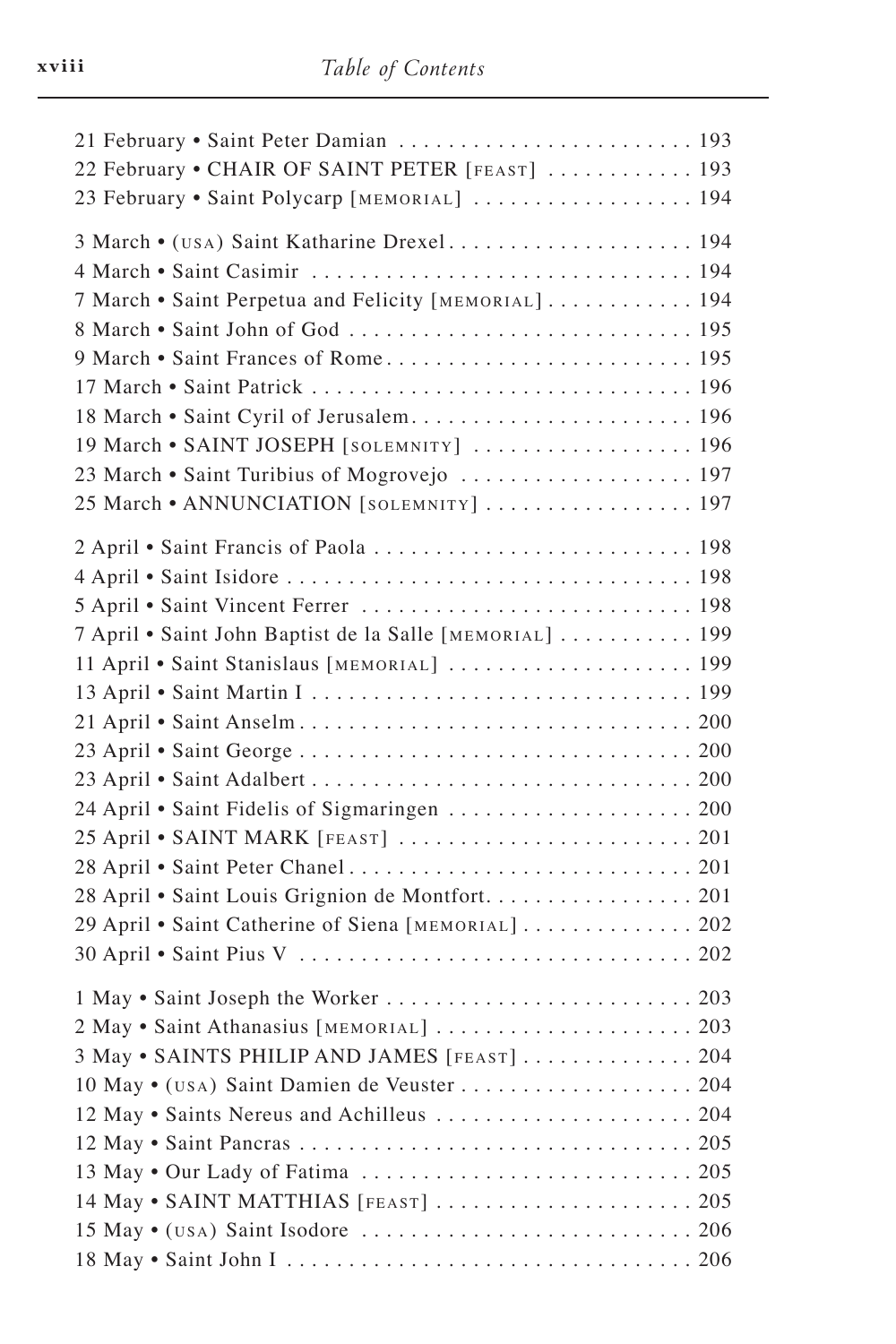| 20 May • Saint Bernardine of Siena  206                    |
|------------------------------------------------------------|
| 21 May • Saint Christopher Magallanes and Companions  207  |
|                                                            |
|                                                            |
|                                                            |
| 25 May • Saint Mary Magdalene de' Pazzi  208               |
| 26 May • Saint Philip Neri [MEMORIAL]  208                 |
| 27 May • Saint Augustine of Canterbury  209                |
|                                                            |
|                                                            |
| Immaculate Heart of Mary [MEMORIAL]  210                   |
|                                                            |
|                                                            |
|                                                            |
| 3 June • Saint Charles Lwanga & Companions [MEMORIAL]  211 |
| 5 June • Saint Boniface [MEMORIAL]  212                    |
|                                                            |
|                                                            |
| 11 June • Saint Barnabas [MEMORIAL]  213                   |
| 13 June • Saint Anthony of Padua [MEMORIAL] 213            |
|                                                            |
| 21 June · Saint Aloysius Gonzaga [MEMORIAL]214             |
|                                                            |
| 22 June • Saint John Fisher and Thomas More  215           |
| 24 June . NATIVITY: ST. JOHN THE BAPTIST [SOLEMNITY]  215  |
|                                                            |
|                                                            |
| 27 June • Saint Cyril of Alexandria  216                   |
| 28 June • Saint Irenaeus [MEMORIAL]  216                   |
| 29 June • SAINTS PETER AND PAUL [SOLEMNITY]  217           |
|                                                            |
|                                                            |
| 30 June . First Martyrs of Holy Roman Church  218          |
| 1 July • (USA) Blessed Junípero Serra  218                 |
|                                                            |
|                                                            |
|                                                            |
| 5 July • (USA) Saint Elizabeth of Portugal  220            |
|                                                            |
|                                                            |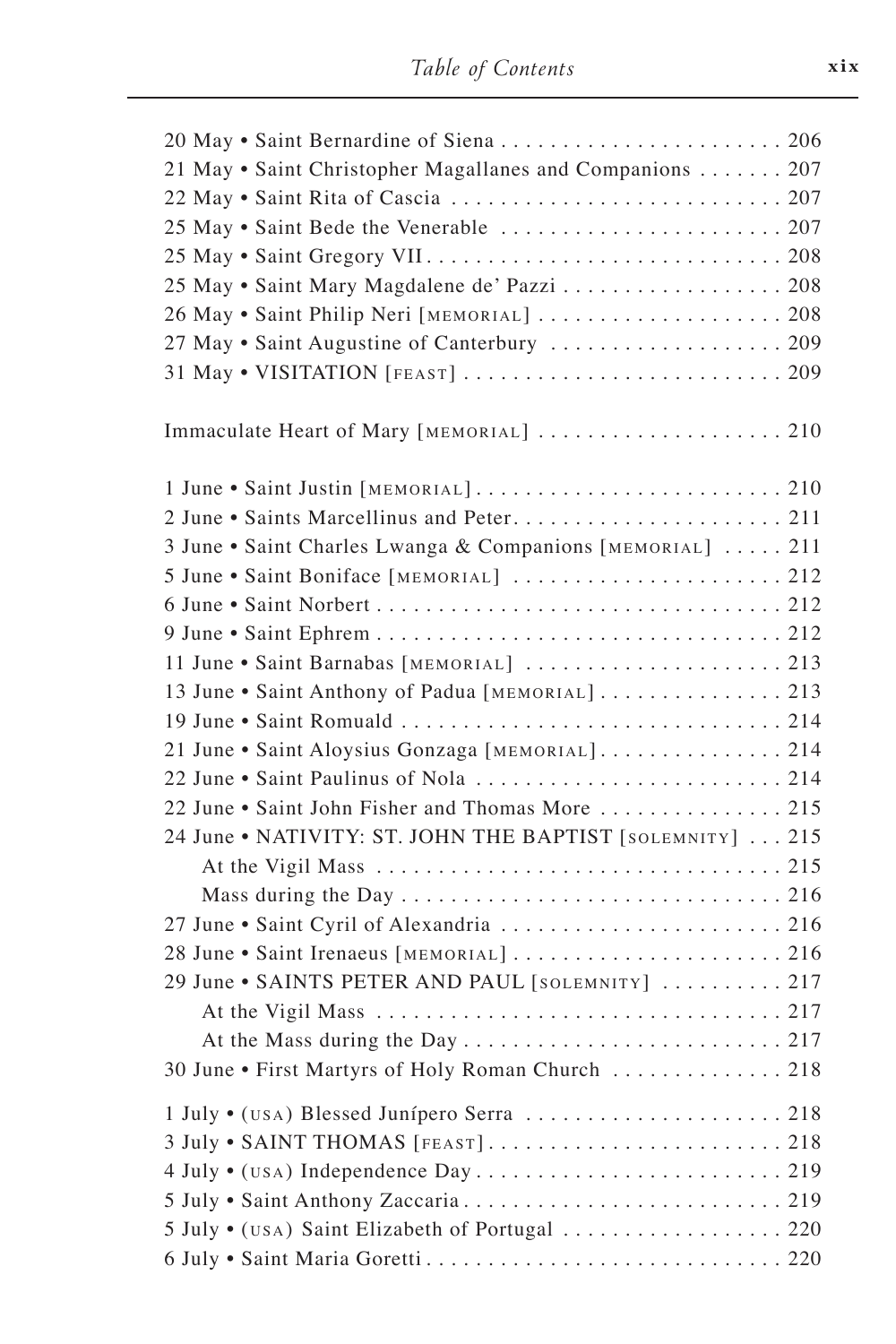| 9 July . Saint Augustine Zhao Rong and Companions 220                                          |  |
|------------------------------------------------------------------------------------------------|--|
| 11 July • Saint Benedict [MEMORIAL]  221                                                       |  |
|                                                                                                |  |
|                                                                                                |  |
| 15 July • Saint Bonaventure [MEMORIAL]  222                                                    |  |
| 16 July . Our Lady of Mount Carmel  222                                                        |  |
| 18 July • (USA) Saint Camillus de Lellis  222                                                  |  |
|                                                                                                |  |
| 21 July • Saint Lawrence of Brindisi  223                                                      |  |
| 22 July • Saint Mary Magdalene [MEMORIAL]  223                                                 |  |
|                                                                                                |  |
|                                                                                                |  |
|                                                                                                |  |
| 26 July • Saints Joachim and Anne [MEMORIAL]  225                                              |  |
| 29 July • Saint Martha [MEMORIAL] 226                                                          |  |
| 30 July • Saint Peter Chrysologus  226                                                         |  |
| 31 July . Saint Ignatius of Loyola [MEMORIAL] 226                                              |  |
| 1 August · Saint Alphonsus Liguori [MEMORIAL]  227                                             |  |
| 2 August • Saint Eusebius of Vercelli  227                                                     |  |
| 2 August • Saint Peter Julian Eymard 228                                                       |  |
| 4 August • Saint John Vianney [MEMORIAL]  228                                                  |  |
| 5 August • Dedication of Saint Mary Major Basilica 228                                         |  |
| 6 August . TRANSFIGURATION OF THE LORD [FEAST]  229                                            |  |
| 7 August • Saint Sixtus II and Companions. 229                                                 |  |
|                                                                                                |  |
|                                                                                                |  |
| 8 August · Saint Dominic [MEMORIAL]  230<br>9 August • Saint Teresa Benedicta of the Cross 230 |  |
|                                                                                                |  |
| 10 August • SAINT LAWRENCE [FEAST]  231                                                        |  |
| 11 August • Saint Clare [MEMORIAL]  231<br>12 August • Saint Jane Frances de Chantal  232      |  |
|                                                                                                |  |
| 13 August • Saint Pontian and Hippolytus  232                                                  |  |
| 14 August • Saint Maximilian Kolbe [MEMORIAL]  232                                             |  |
| 15 August • ASSUMPTION OF OUR LADY [SOLEMNITY]  233                                            |  |
|                                                                                                |  |
|                                                                                                |  |
| 16 August • Saint Stephen of Hungary  234                                                      |  |
| 19 August • Saint John Eudes, Priest  234                                                      |  |
| 20 August • Saint Bernard [MEMORIAL]  235                                                      |  |
| 21 August • Saint Saint Pius X, Pope [MEMORIAL]  235                                           |  |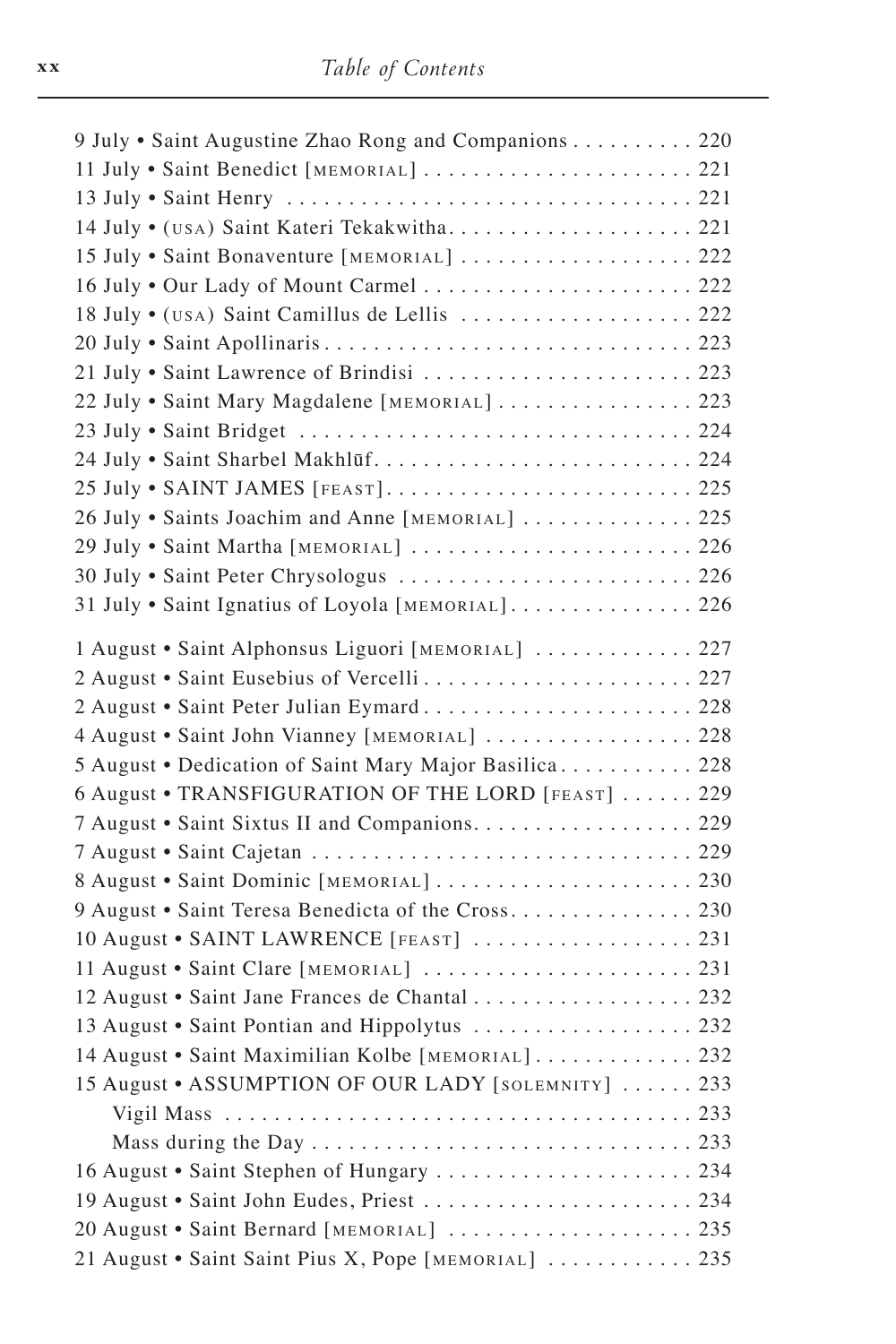| 22 August • Queenship of the Blessed Virgin Mary [MEMORIAL] 236   |
|-------------------------------------------------------------------|
|                                                                   |
| 24 August · SAINT BARTHOLOMEW [FEAST]  236                        |
|                                                                   |
| 25 August • Saint Joseph Calasanz 237                             |
|                                                                   |
| 28 August • Saint Augustine [MEMORIAL]  238                       |
| 29 August • Passion of Saint John the Baptist [MEMORIAL]  238     |
| 3 September • Saint Gregory the Great [MEMORIAL]  239             |
| 8 September • THE NATIVITY OF OUR LADY [FEAST]  239               |
| 9 September • (USA) Saint Peter Claver [MEMORIAL] 240             |
| 12 September • The Most Holy Name of Mary  240                    |
| 13 September • Saint John Chrysostom [MEMORIAL] 241               |
| 14 September • EXALTATION OF THE CROSS [FEAST]  241               |
| 15 September • Our Lady of Sorrows [MEMORIAL]  242                |
| 16 September • Saints Cornelius and Cyprian [MEMORIAL]  242       |
| 17 September • Saint Robert Bellarmine 243                        |
| 19 September • Saint Januarius  243                               |
| 20 September • Ss. A. Tae-gŏn & P. Ha-sang, & Co. [MEMORIAL]. 243 |
| 21 September • SAINT MATTHEW [FEAST] 244                          |
| 23 September • Saint Pius of Pietrelcina [MEMORIAL] 244           |
| 26 September • Saints Cosmas and Damian  245                      |
| 27 September • Saint Vincent de Paul [MEMORIAL]  245              |
| 28 September • Saint Wenceslaus 245                               |
| 28 September • Saint Lawrence Ruiz and Companions 246             |
| 29 September • SS. MICHAEL, GAB. & RAPH. [FEAST]  246             |
| 30 September • Saint Jerome [MEMORIAL]  246                       |
| 1 October • Saint Thérèse of the Child Jesus [MEMORIAL] 247       |
| 2 October • The Holy Guardian Angels [MEMORIAL]  247              |
| 4 October • Saint Francis of Assisi [MEMORIAL]  248               |
|                                                                   |
| 6 October • (USA) Blessed Marie Rose Duroucher  249               |
| 7 October . Our Lady of the Rosary [MEMORIAL]  249                |
|                                                                   |
|                                                                   |
|                                                                   |
| 15 October • Saint Teresa of Jesus [MEMORIAL]  251                |
|                                                                   |
| 16 October • Saint Margaret Mary Alacoque 251                     |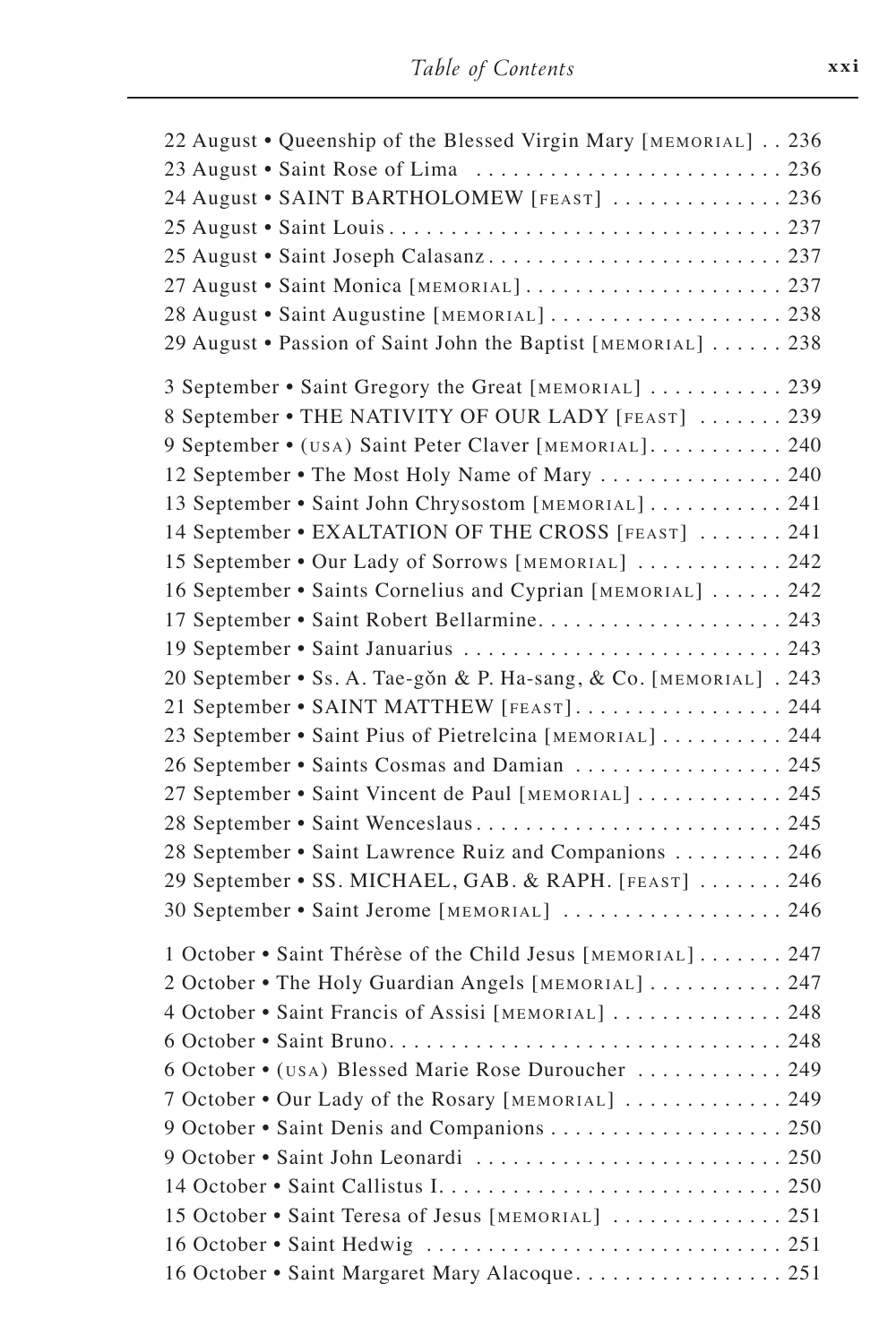| 17 October • Saint Ignatius of Antioch [MEMORIAL]  252              |  |
|---------------------------------------------------------------------|--|
|                                                                     |  |
| 19 October • (USA) Ss. Bréb., Jog., & comp. [MEMORIAL]  253         |  |
|                                                                     |  |
| 23 October • Saint John of Capistrano  254                          |  |
| 24 October • Saint Anthony Mary Claret  254                         |  |
| 28 October • SAINTS SIMON AND JUDE [FEAST]  254                     |  |
| 1 November • ALL SAINTS [SOLEMNITY]  255                            |  |
| 2 November • ALL SOULS' [COMMEM.] (Three Options)  256              |  |
| 3 November • Saint Martin de Porres 257                             |  |
| 4 November • Saint Charles Borromeo [MEMORIAL]  257                 |  |
| 9 November • DEDIC. LATERAN BAS. [FEAST]  258                       |  |
| 10 November • Saint Leo the Great [MEMORIAL] 258                    |  |
| 11 November • Saint Martin of Tours [MEMORIAL]  259                 |  |
| 12 November • Saint Josaphat [MEMORIAL]  259                        |  |
| 13 November • (USA) St. Frances X. Cabrini [MEMORIAL] 260           |  |
|                                                                     |  |
| 16 November • Saint Margaret of Scotland 261                        |  |
|                                                                     |  |
| 17 November • Saint Elizabeth of Hungary [MEMORIAL]  261            |  |
| 18 November • Dedication: Basilicas of Ss. Peter & Paul 262         |  |
| 18 November • (USA) Saint Rose Philippine Duchesne 262              |  |
| 21 November • Presentation of the Bl. Virgin Mary [MEMORIAL]. . 262 |  |
| 22 November • Saint Cecilia [MEMORIAL] 263                          |  |
| 23 November • Saint Clement I  263                                  |  |
|                                                                     |  |
| 23 November • (USA) Blessed Miguel Agustín Pro  264                 |  |
| 24 November • St. Andrew Düng-Lạc & Co. [MEMORIAL]  264             |  |
| 25 November • Saint Catherine of Alexandria. 264                    |  |
| 30 November • SAINT ANDREW [FEAST]  265                             |  |
| (USA) Thanksgiving Day (Fourth Thursday in November) 265            |  |
| 3 December • Saint Francis Xavier [MEMORIAL]  266                   |  |
| 4 December • Saint John Damascene  266                              |  |
|                                                                     |  |
| 7 December • Saint Ambrose [MEMORIAL]  267                          |  |
| 8 December • IMMACULATE CONC. [SOLEMNITY]  268                      |  |
| 9 December • Saint Juan Diego Cuauhtlatoatzin 268                   |  |
| 11 December • Saint Damasus I 268                                   |  |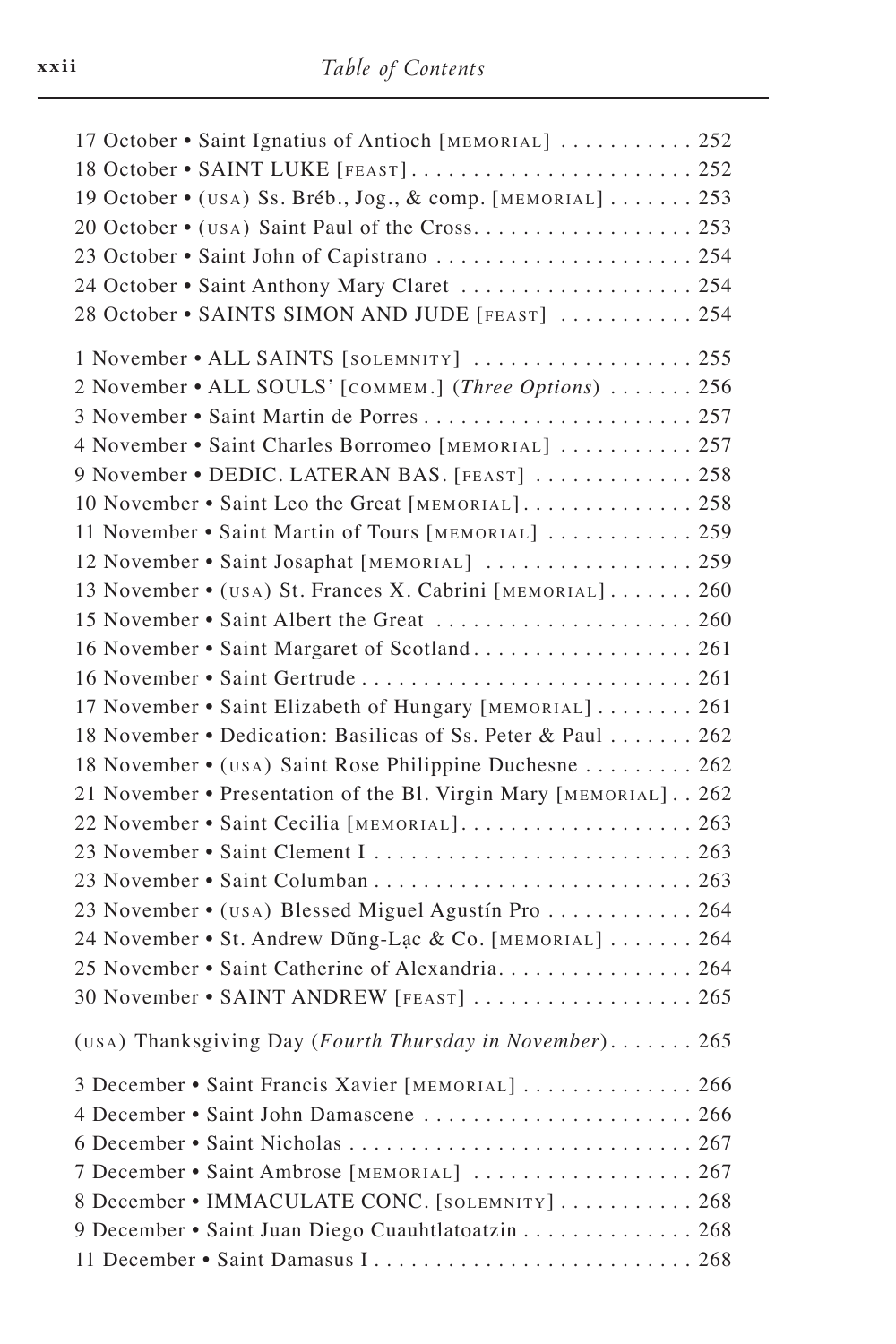| 12 December • (USA) Our Lady of Guadalupe [FEAST]  269 |
|--------------------------------------------------------|
| 13 December • Saint Lucy [MEMORIAL]  269               |
| 14 December • Saint John of the Cross [MEMORIAL]  270  |
|                                                        |
|                                                        |
| 26 December • SAINT STEPHEN [FEAST]  271               |
| 27 December • SAINT JOHN [FEAST]  271                  |
| 28 December • THE HOLY INNOCENTS [FEAST]  272          |
| 29 December • Saint Thomas Becket  273                 |
|                                                        |

# **COMMONS**

| COMMON OF THE DEDICATION OF A CHURCH274<br>On The Anniversary Of The Dedication 274<br>I. In the Church that was Dedicated  274<br>II. Outside the Church that was Dedicated 275 |
|----------------------------------------------------------------------------------------------------------------------------------------------------------------------------------|
| COMMON OF THE BLESSED VIRGIN MARY276                                                                                                                                             |
|                                                                                                                                                                                  |
| Resp. Psalms: Common of Blessed Virgin Mary 281                                                                                                                                  |
| COMMON OF MARTYRS 282<br>A. For Several Martyrs (Five Options)  282<br>B. For One Martyr (Two Options)  285                                                                      |
|                                                                                                                                                                                  |
|                                                                                                                                                                                  |
| A. For Several Missionary Martyrs 288                                                                                                                                            |
| B. For One Missionary Martyr  289                                                                                                                                                |
|                                                                                                                                                                                  |
|                                                                                                                                                                                  |
| Resp. Psalms: Common of Martyrs  290                                                                                                                                             |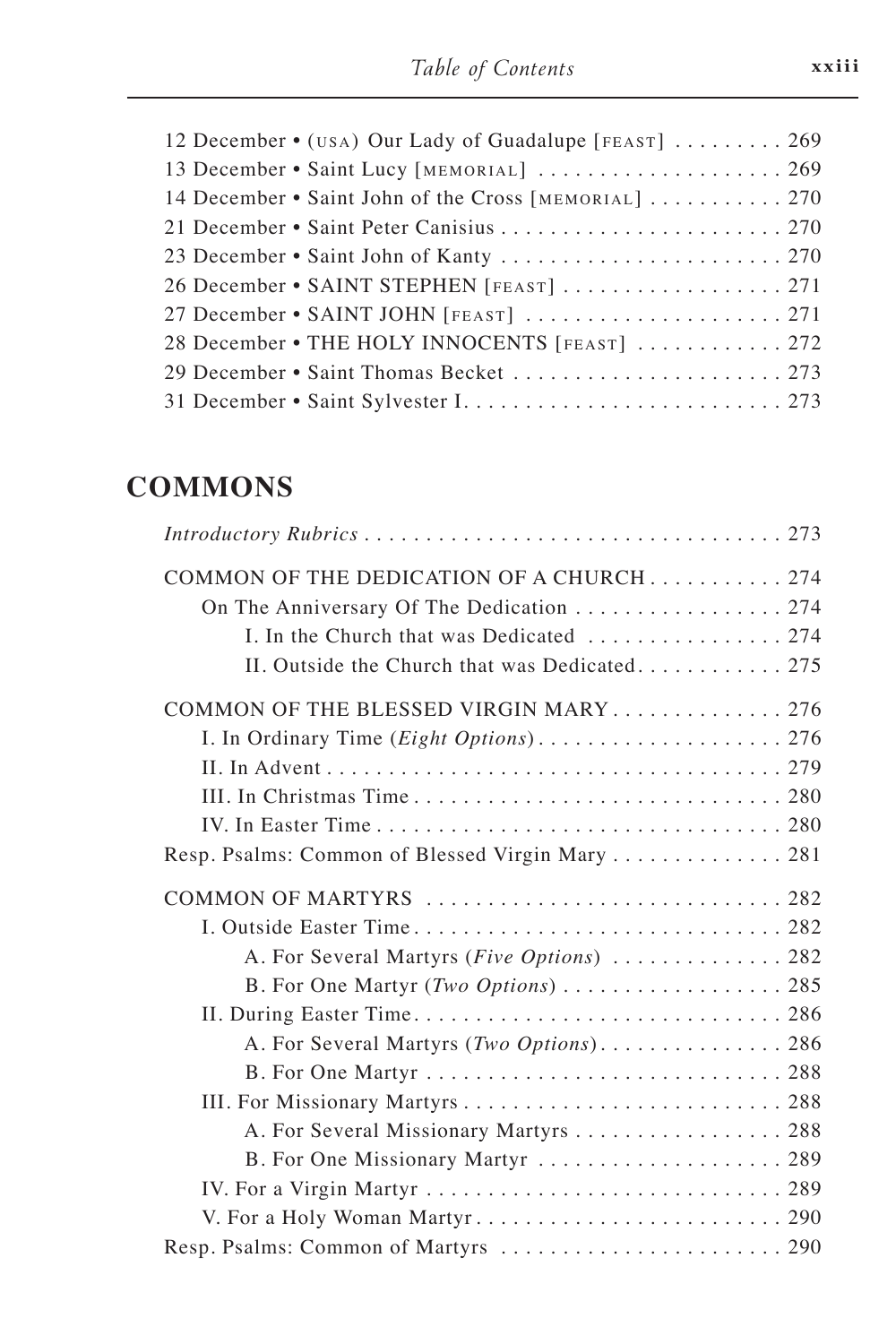| I. For a Pope or for a Bishop (Two Options) 291                                |
|--------------------------------------------------------------------------------|
|                                                                                |
|                                                                                |
|                                                                                |
|                                                                                |
| IV. For Founders of Churches  295                                              |
|                                                                                |
|                                                                                |
| V. For Missionaries (Three Options)  296                                       |
|                                                                                |
| COMMON OF DOCTORS OF THE CHURCH (Two Options) 299                              |
|                                                                                |
|                                                                                |
|                                                                                |
| COMMON OF HOLY MEN AND WOMEN 305                                               |
|                                                                                |
|                                                                                |
|                                                                                |
|                                                                                |
|                                                                                |
|                                                                                |
|                                                                                |
| D. For Religious (Two Options) $\ldots \ldots \ldots \ldots \ldots \ldots$ 310 |
| III. For Those Who Practiced Works of Mercy  311                               |
|                                                                                |
| V. For Holy Women (Two Options) 313                                            |
| Resp. Psalms: Common of Holy Men and Women 314                                 |

### **RITUAL MASSES**

| I. CONFERRAL OF SACRAMENTS: CHRISTIAN INITIATION . 315 |  |
|--------------------------------------------------------|--|
|                                                        |  |
|                                                        |  |
|                                                        |  |
|                                                        |  |
|                                                        |  |
|                                                        |  |
|                                                        |  |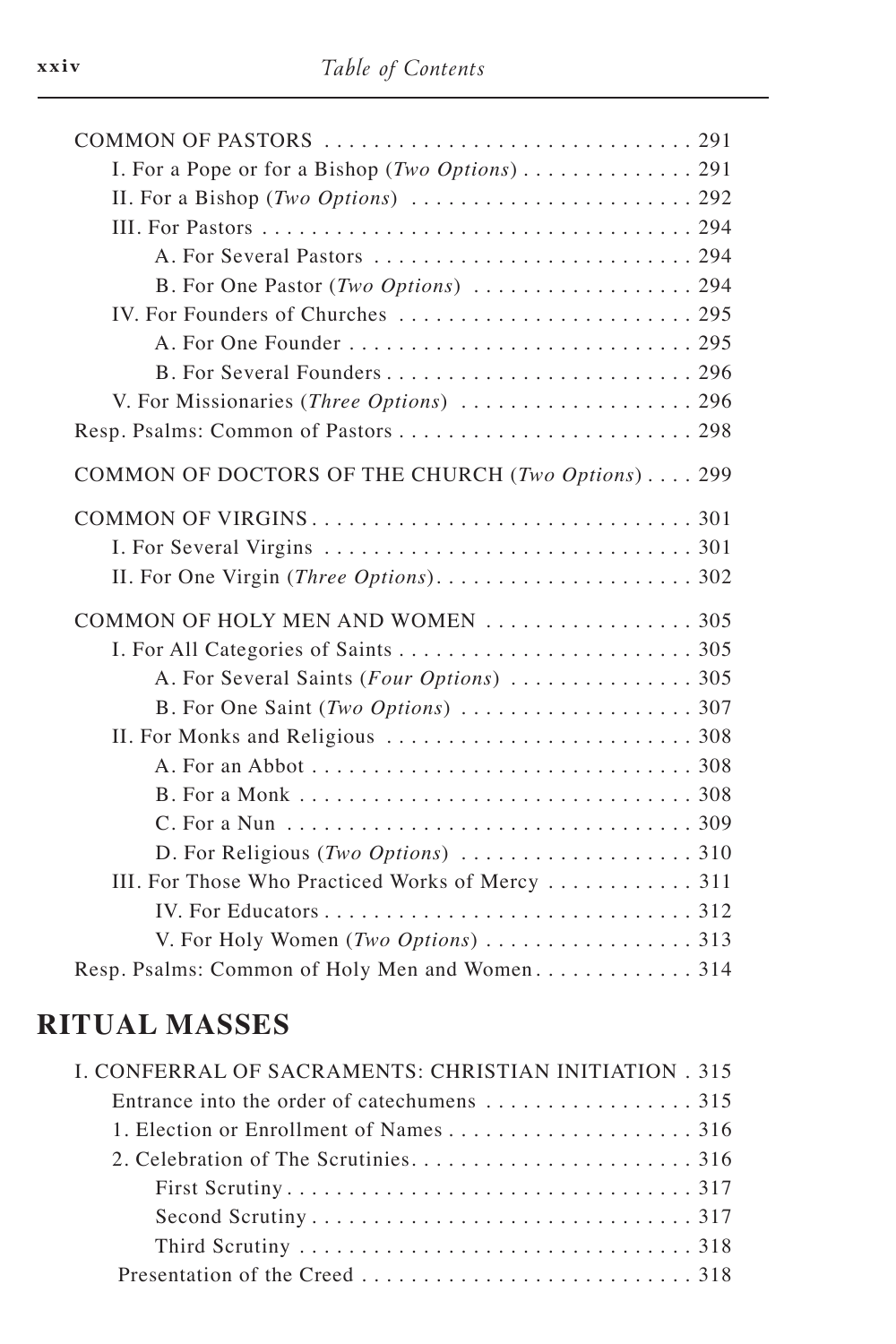| Resp. Psalms: Christian Initiation (apart from Easter Vigil)  320 |  |
|-------------------------------------------------------------------|--|
| Resp. Psalms: Conferral of Infant Baptism322                      |  |
| Resp. Psalms: Reception of Baptized into Full Communion  322      |  |
|                                                                   |  |
|                                                                   |  |
|                                                                   |  |
| II. CONFERRAL OF ANOINTING OF THE SICK  325                       |  |
|                                                                   |  |
|                                                                   |  |
|                                                                   |  |
|                                                                   |  |
|                                                                   |  |
|                                                                   |  |
|                                                                   |  |
|                                                                   |  |
|                                                                   |  |
|                                                                   |  |
|                                                                   |  |
| 4. Ordination Of Deacons & Priests In Same Celebration 332        |  |
|                                                                   |  |
| For Admission to Candidacy: Diaconate and Priesthood 334          |  |
|                                                                   |  |
| V. CELEBRATION OF MARRIAGE (Three Options)  334                   |  |
|                                                                   |  |
| VI. FOR THE BLESSING OF AN ABBOT OR ABBESS 337                    |  |
|                                                                   |  |
|                                                                   |  |
|                                                                   |  |
| VII. FOR THE CONSECRATION OF VIRGINS.<br>$\ldots \ldots 339$      |  |
| VIII. FOR RELIGIOUS PROFESSION  339                               |  |
|                                                                   |  |
| 2. Perpetual Profession (Two Options)  340                        |  |
|                                                                   |  |
| Resp. Psalms: Consecration of Virgins & Religious Profession 341  |  |
|                                                                   |  |
| IX. FOR THE INSTITUTION OF LECTORS AND ACOLYTES 342               |  |
|                                                                   |  |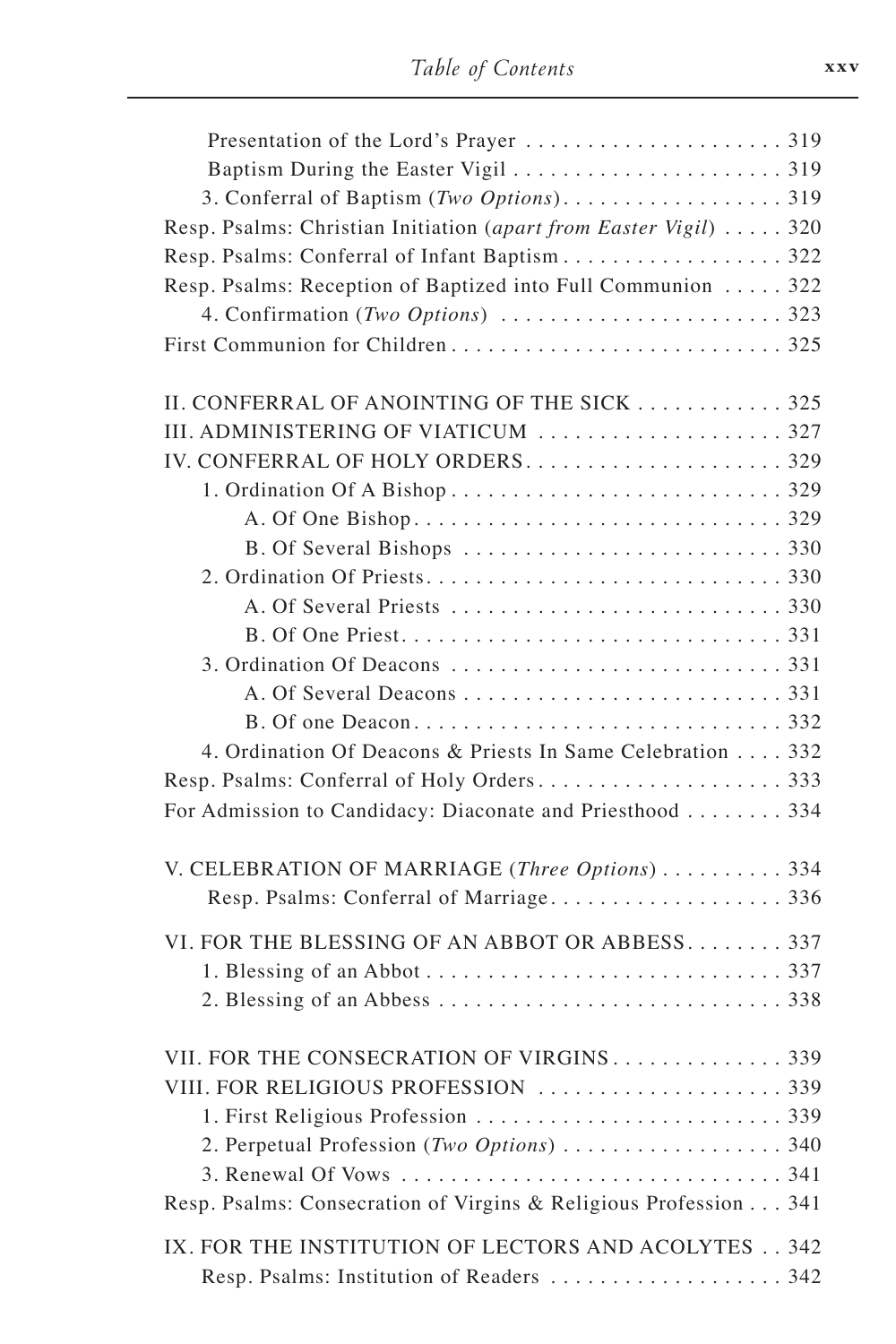| X. FOR THE DEDICATION OF A CHURCH AND AN ALTAR 344                                                |  |
|---------------------------------------------------------------------------------------------------|--|
|                                                                                                   |  |
| 2. Dedication of an Altar $\ldots$ , $\ldots$ , $\ldots$ , $\ldots$ , $\ldots$ , $\ldots$ , $345$ |  |

#### **MASSES & PRAYERS** FOR VARIOUS NEEDS AND OCCASIONS

| On the Anniversary of Ordination 350                     |
|----------------------------------------------------------|
| 4. For The Election Of A Pope Or A Bishop  351           |
|                                                          |
|                                                          |
|                                                          |
| A. For a Priest with the care of souls. 353              |
| B,-C. On the anniversary of his Ordination 354           |
|                                                          |
|                                                          |
|                                                          |
|                                                          |
|                                                          |
|                                                          |
|                                                          |
| B. Twenty-Fifth or Fiftieth Anniv. of Profession 359     |
| 14. For Vocations To Religious Life 360                  |
|                                                          |
|                                                          |
| 17. For The Unity Of Christians (Three Options)  362     |
| Resp. Psalms: Unity of Christians364                     |
| 18. For The Evangelization Of Peoples (Two Options)  365 |
|                                                          |
| 20. For A Spiritual Or Pastoral Gathering 368            |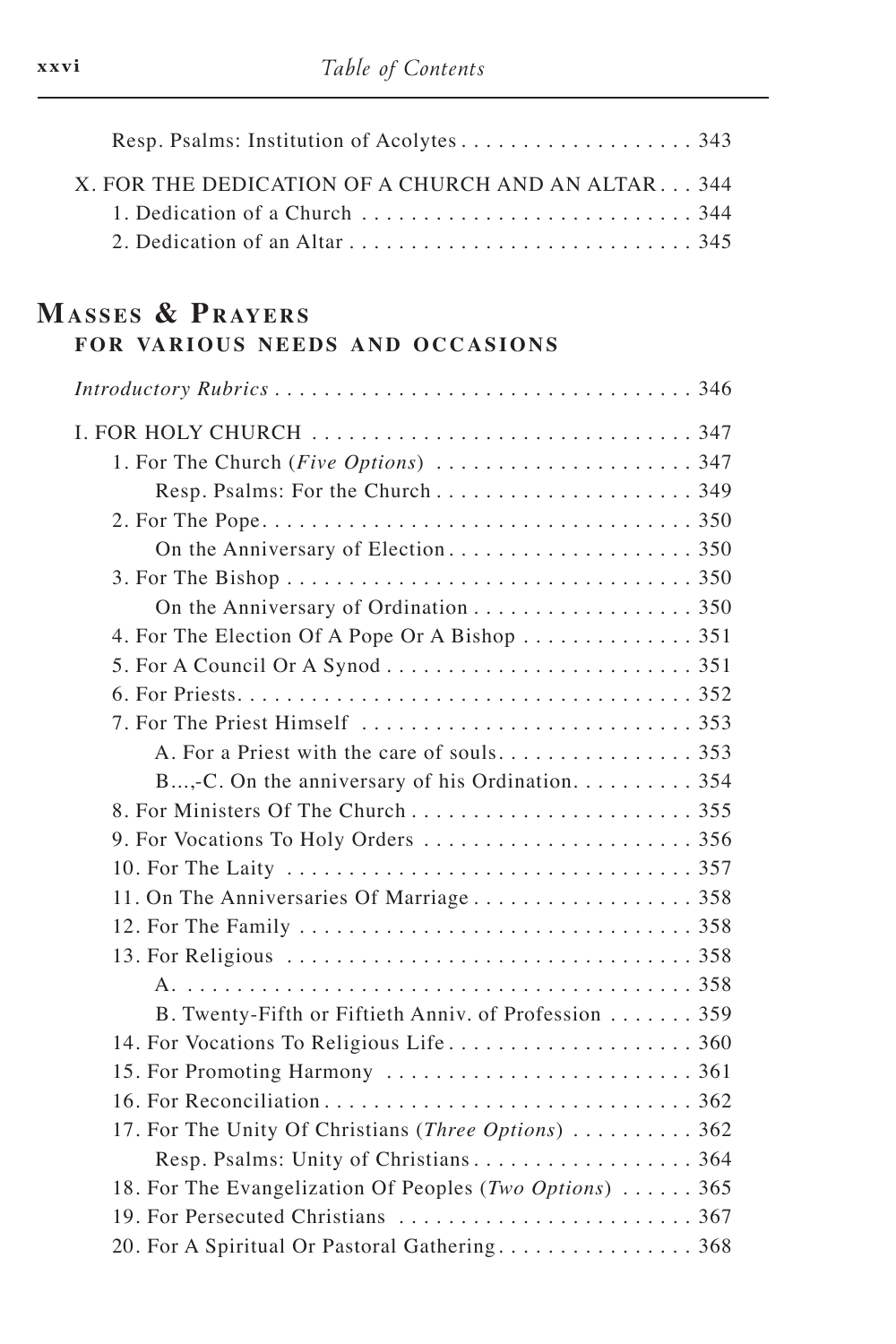| 30. For The Preservation Of Peace And Justice 374              |
|----------------------------------------------------------------|
| 31. In Time Of War Or Civil Disturbance 375                    |
|                                                                |
| 33. In Time Of Famine Or For Those Suffering Hunger  376       |
| 34-37. In Earthquake, For Rain / Weather, To Avert Storms. 377 |
|                                                                |
|                                                                |
|                                                                |
|                                                                |
|                                                                |
|                                                                |
|                                                                |
|                                                                |
|                                                                |
|                                                                |
|                                                                |
|                                                                |
|                                                                |
| 48/1. (USA) Giving Thanks For The Gift Of Human Life 386       |

# **VOTIVE MASSES**

| 3. Our Lord Jesus Christ, The Eternal High Priest. 389   |
|----------------------------------------------------------|
|                                                          |
|                                                          |
|                                                          |
| 7. The Most Precious Blood Of Our Lord Jesus Christ  392 |
|                                                          |
|                                                          |